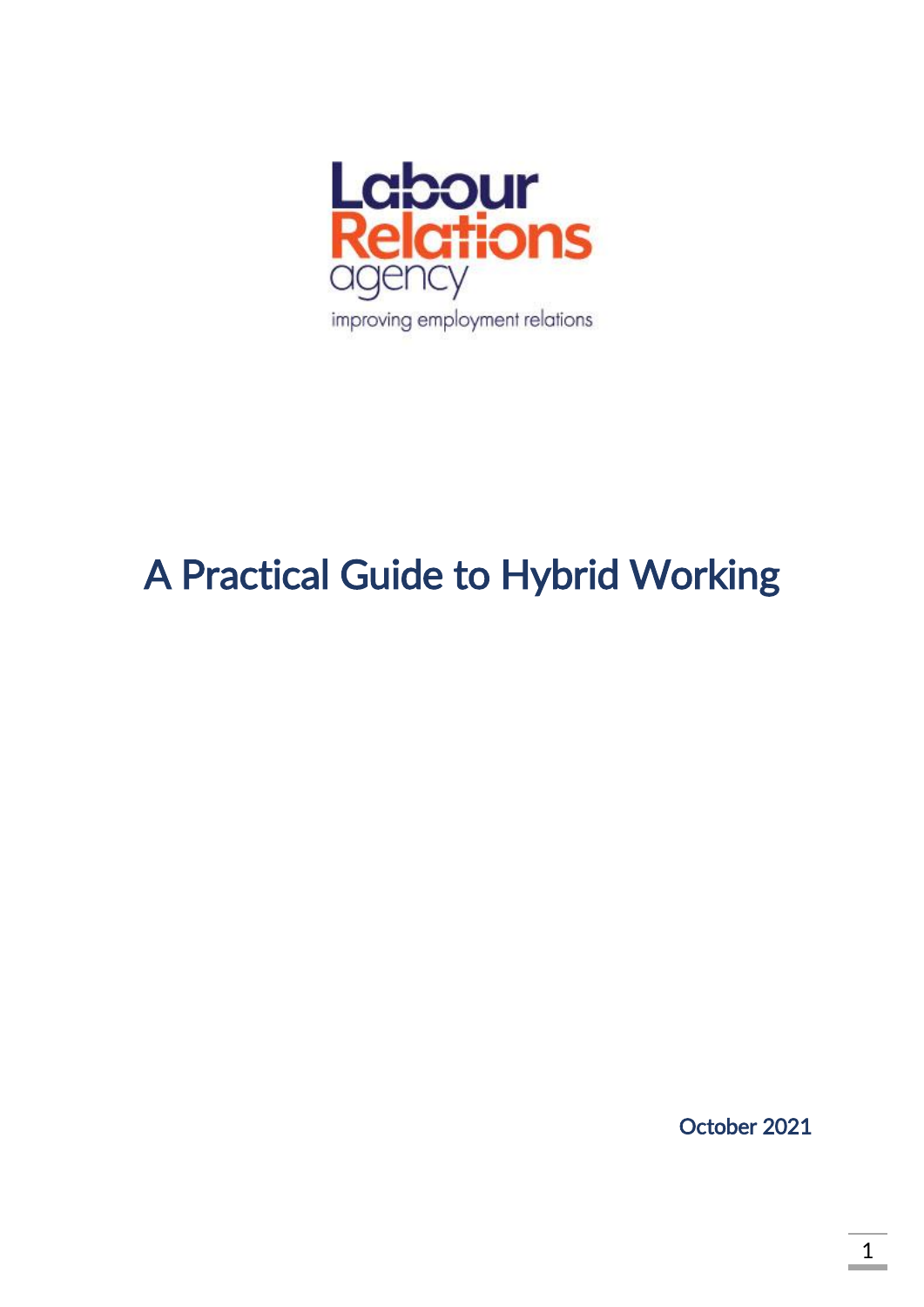# Table of Contents

|                                                   | $\overline{4}$ |
|---------------------------------------------------|----------------|
|                                                   | $\overline{4}$ |
|                                                   | 6              |
| $\overline{\phantom{0}}$                          | 6<br>6         |
|                                                   | 7              |
| $\qquad \qquad \blacksquare$<br>-<br>-            | 7<br>8<br>10   |
| $\qquad \qquad \blacksquare$                      |                |
| $\qquad \qquad \blacksquare$<br>$\qquad \qquad -$ | 10<br>11       |
| $\overline{a}$                                    | 11             |
| $\overline{\phantom{0}}$<br>-                     | 12<br>12       |
| $\overline{\phantom{0}}$                          | 12             |
| $\qquad \qquad \blacksquare$                      | 12             |
| $\qquad \qquad \blacksquare$                      | 13             |
| $\overline{a}$                                    | 14             |
| -                                                 |                |
| $\qquad \qquad \blacksquare$                      | 16             |
|                                                   |                |
|                                                   | 17             |
|                                                   |                |
|                                                   | 19             |
| 1.                                                | 19             |
| 2.                                                |                |
| 3.                                                |                |
| 4.                                                | 20             |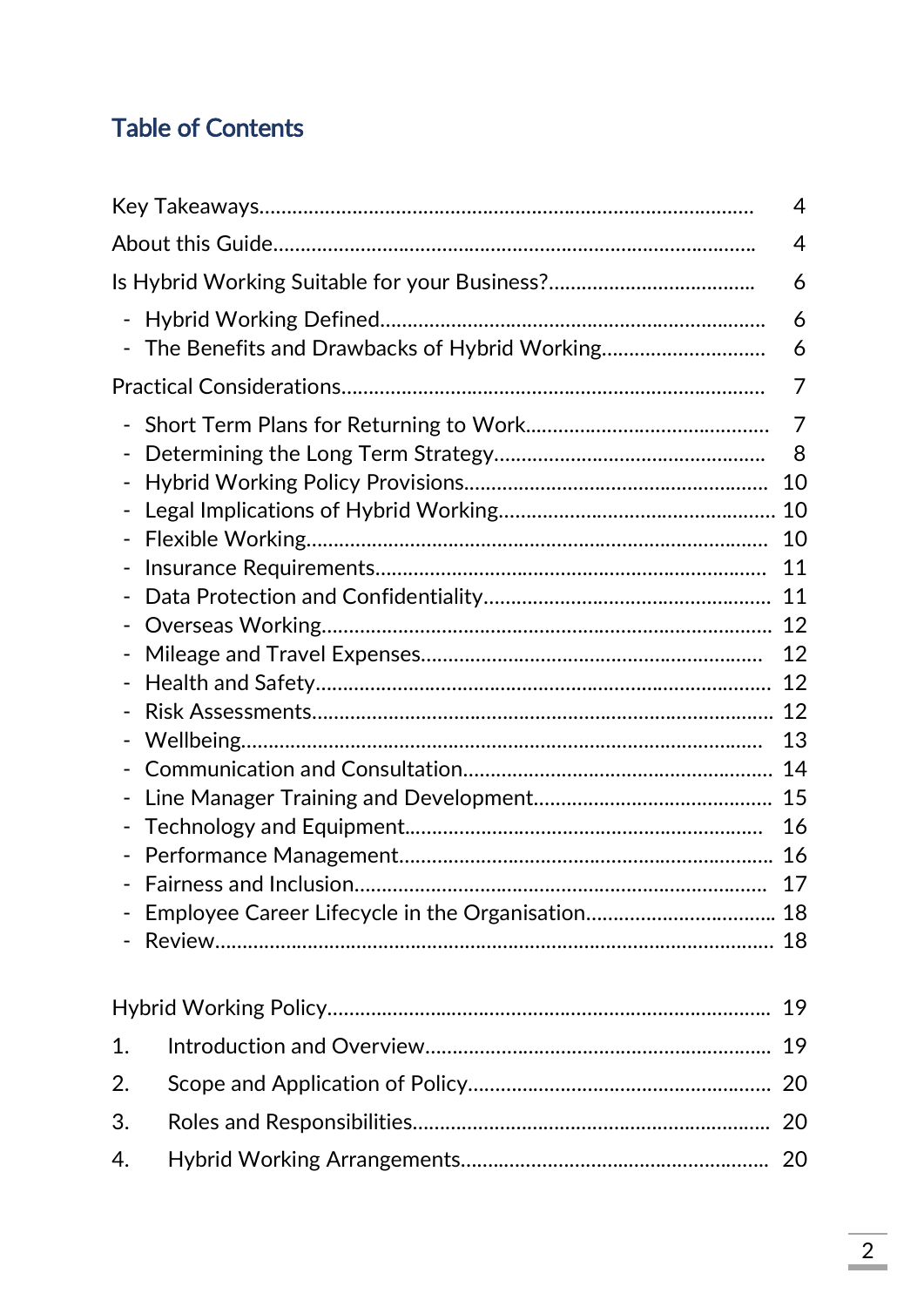| 5.  |    |
|-----|----|
| 6.  | 23 |
| 7.  |    |
| 8.  |    |
| 9.  |    |
| 10. |    |
| 11. |    |
|     |    |
|     |    |

|--|--|

DISCLAIMER: This guidance covers new and emerging issues associated with hybrid working and does not constitute legal advice. Specific advice should be sought in respect of particular cases. While the information is considered to be accurate at the date of publication, changes and circumstances may impact the accuracy and validity of the guidance. This guidance may be updated as new information and good practice emerges.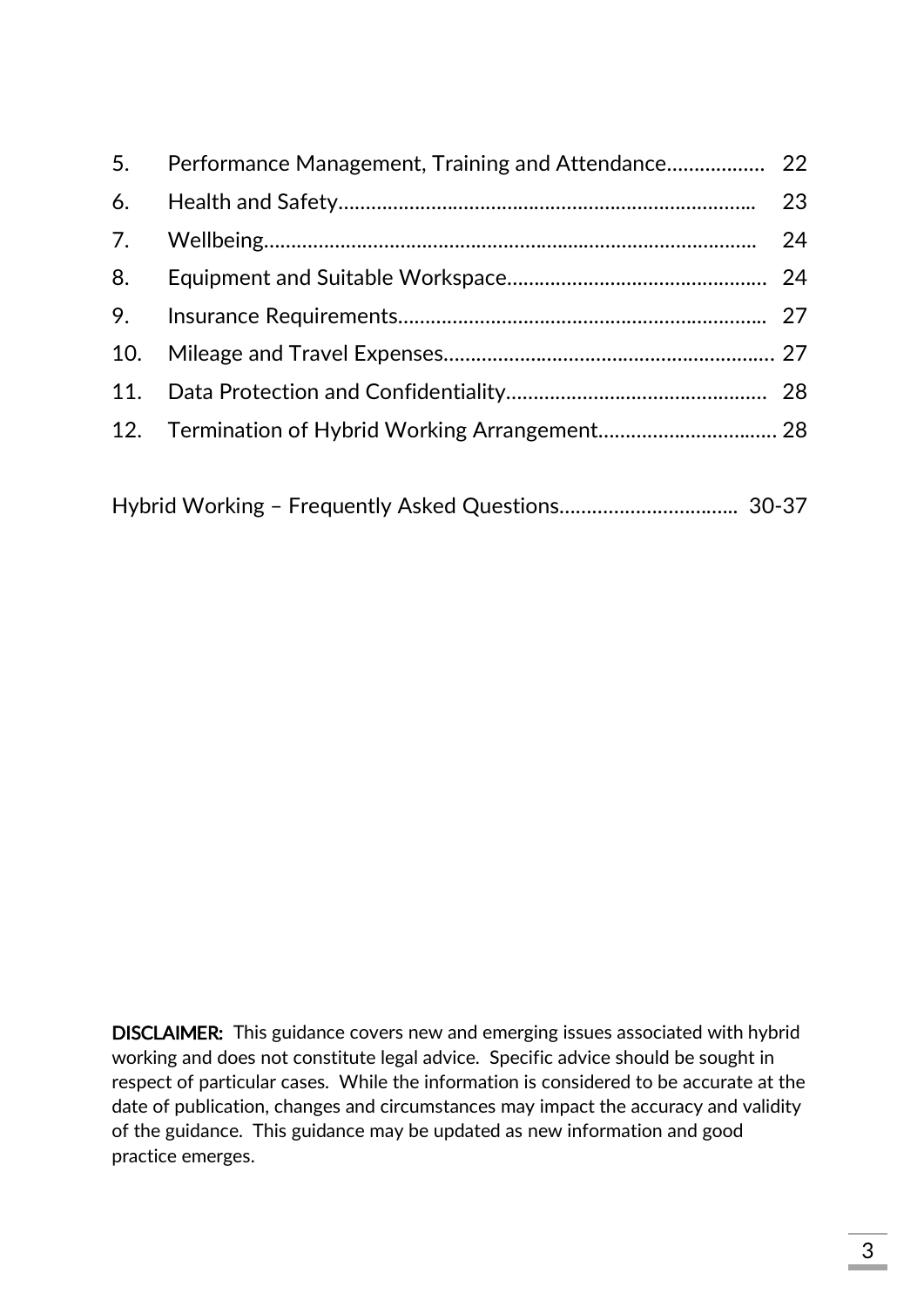# Key Takeaways

- Employers should consider carefully whether hybrid working could be effective for particular roles and workplaces and recognise where it is not appropriate. Effective planning for its introduction is essential.
- Employers should consider introducing hybrid working on a trial basis if they are unsure if or how it will work in practice within their organisation and ensure that a review is carried out prior to the end of the trial period.
- Recognised trade unions/employee representatives and employees should be consulted prior to the introduction of a hybrid working policy.
- Employers should look at whether contractual changes are needed. This will depend on the model to be introduced. The employer must seek the consent of the employee directly, or via collective agreement, to any such changes.
- Employers should prepare a policy document, which clearly sets out how hybrid working will operate in your organisation – a model policy is contained within this guidance.
- Employers should review all associated policies to ensure consistency across all policies.
- Employers should ensure that hybrid working arrangements are kept under review.

# About this Guide

Restrictions imposed in March 2020 to curb the spread of Coronavirus (Covid-19) led to a call from the Northern Ireland Executive to work from home where possible. This enforced shift resulted in employers having to make rapid changes to how they operated including how and where jobs were to be carried out.

Many employees were required to transition from the office to their homes and develop new ways of working, as well as adapt to changing circumstances in their personal lives. This was not without its challenges with the separation between home and work becoming blurred, disconnecting becoming difficult and making a work-life balance hard to strike.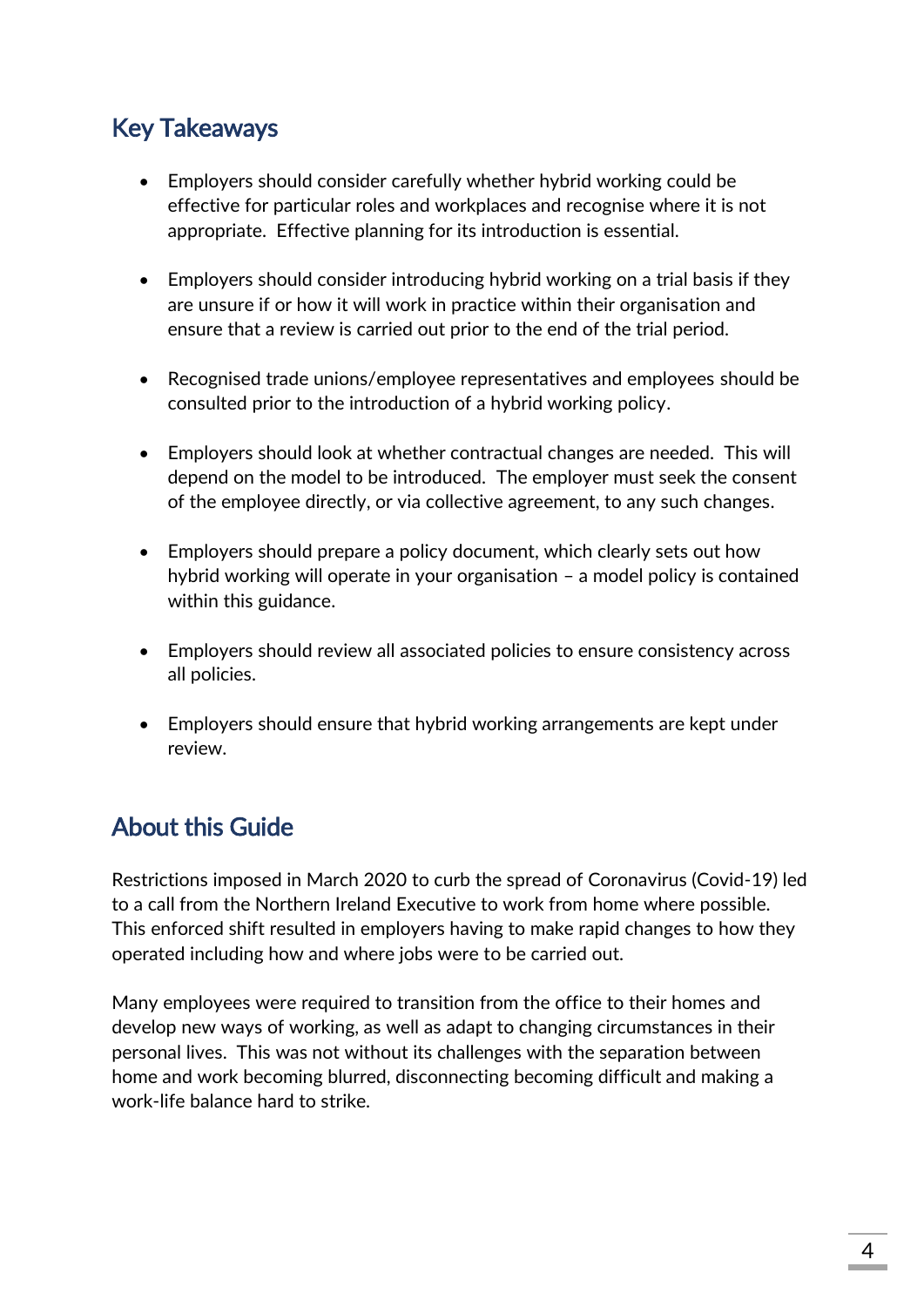As the pandemic situation continues to change, with public health restrictions easing, the future of work is essentially framed by three challenges:

- 1. The need to reopen workplaces safely;
- 2. The need to rebuild the economy using sustainable business models; and,
- 3. The need to re-imagine work by reflecting on the lessons learnt from the pandemic and how learning can be incorporated into how employers and employees work in the future.

The Covid-19 induced lockdown offered unprecedented opportunities for employers to trial working from home on a large scale. As a result, employer expectations have changed and many organisations are rethinking their business/operating models to look at putting in place more flexible work patterns post-pandemic. Employee



preferences have also changed; employees want more choice in how and where they work. While some employees would like to work from a remote location all the time, anecdotal evidence suggests most would prefer a balance where they are in the office for some of the week and at a remote location such as home or a dedicated hub for the remainder. This has brought about the use of a relatively new term: hybrid working.

Organisations across Northern Ireland are now considering what 'hybrid' means for them, how they will respond in meeting employee preferences, and what will need to be in place in order to match employer business needs and expectations with employee preferences for new ways of working to be effective.

Not everyone will have an occupation that lends itself to hybrid and remote working by virtue of the nature of their work (front-line, customer facing, not computer based.) As is often said one size will not fit all and in addition issues of trust, fairness, inclusion and equity will play a major role. Hybrid working represents a significant cultural shift in how and where we work and organisations will have to learn and adapt as they go.

So what should employers be thinking about when introducing hybrid working?

This guide sets out the benefits, drawbacks, and practicalities that an employer will need to consider in planning and managing a move to hybrid working. There are signposts to additional information throughout the document.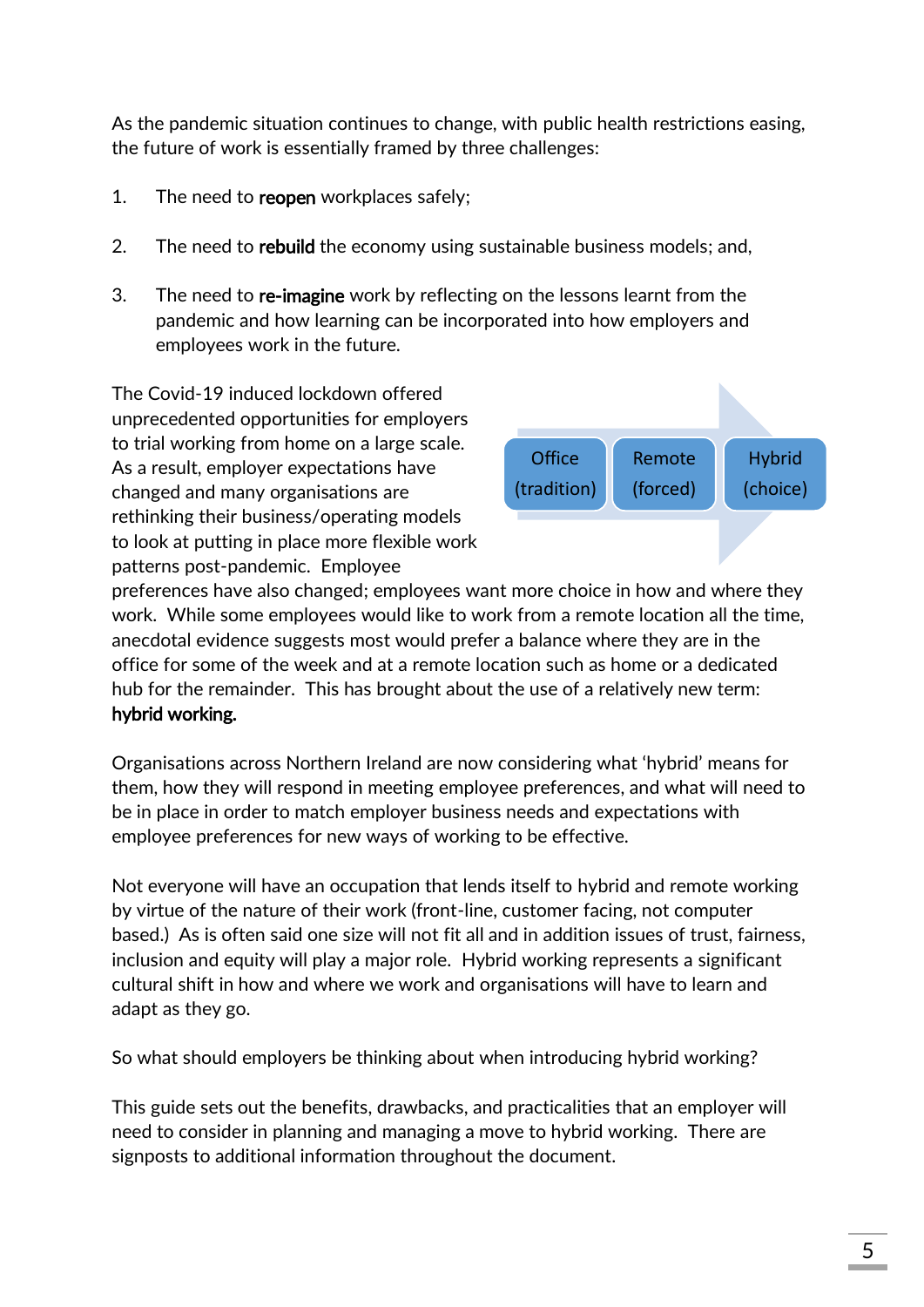Also included in this guide is a sample hybrid working policy for employers to adapt to suit specific business needs, where appropriate, and frequently asked questions (FAQs) on hybrid working.

The Labour Relations Agency has also produced a Practical Guide to Working from Home which should be read in conjunction with this document available [here.](https://www.lra.org.uk/resources/practical-guide-working-home-covid-19-and-beyond)

# Is Hybrid Working Suitable for your Business?

#### Hybrid Working Defined

Hybrid working is a type of flexible working (also known as agile working, remote working, split-working or blended working arrangement or patterns) where time is split between the workplace and a remote location, such as home or a hub.

#### The Benefits and Drawbacks of Hybrid Working

Benefits from an employer's perspective include:

- Reduced overhead costs The need for office space and associated costs can be reduced;
- Increased productivity Employees working remotely are spared travel time and associated stresses. Time gained leads to an increase in work output;
- $\bullet$  Increased motivation Employees in the main respond well to working remotely;
- Skills retention Employees who might otherwise leave because of family location, new family or caring responsibilities, or disability may stay if offered appropriate arrangements including hybrid working;
- Attract talent Employers who offer hybrid working will have access to a wider talent pool as it will not only attract staff from more geographically distant locations, but will also attract those who want a more flexible way of working; and,
- Team availability– Geography and travel time are less of an impediment and teams can be assembled more easily.

However, there are reasons why an organisation may be reluctant to introduce hybrid working. These include:

 Potential damage to team working and organisation culture (especially relating to new and younger employees);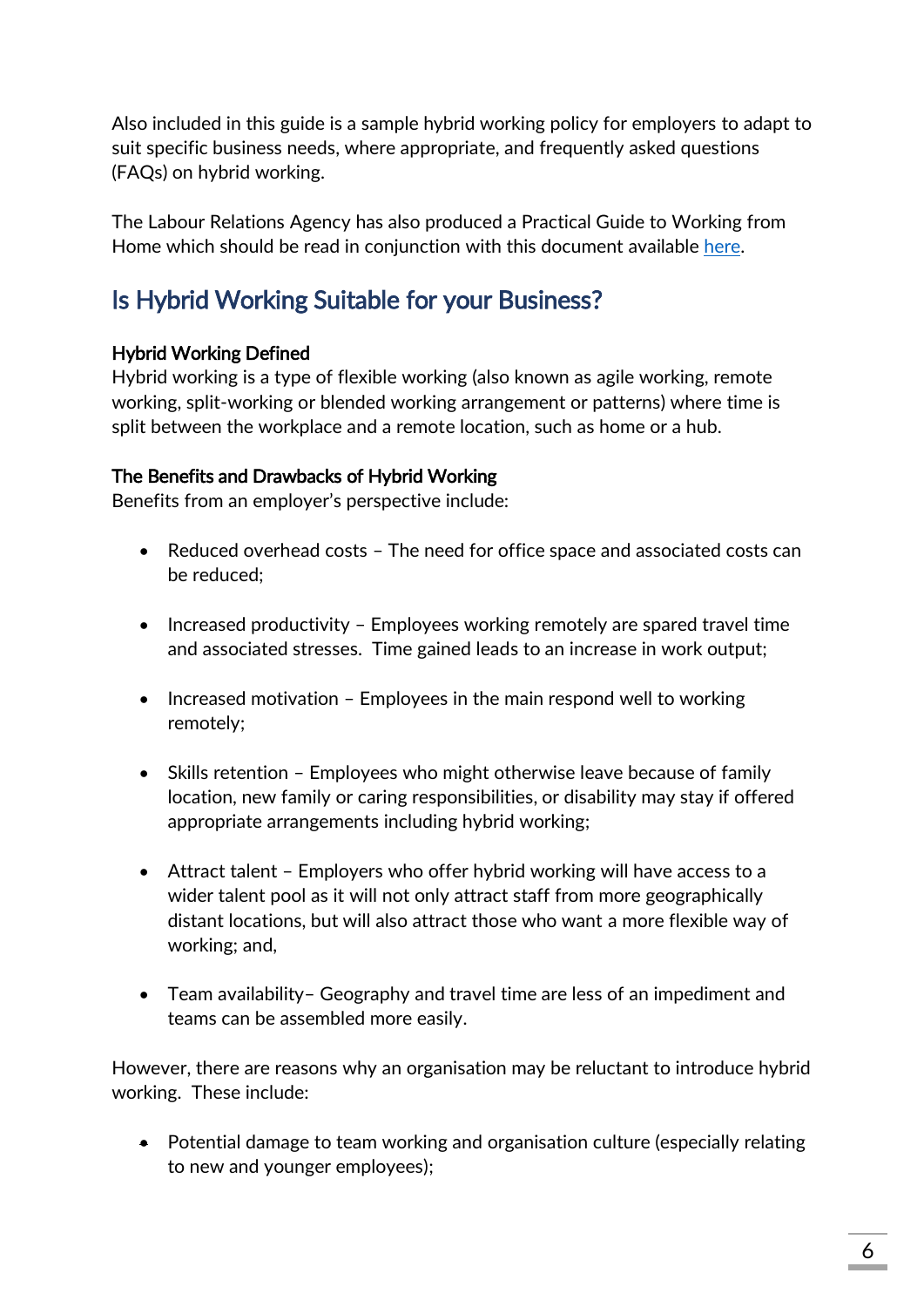- Different management styles may be required to oversee remote workers, and managers may not be able to support work or employees to the same degree;
- Reduced on-the-job learning and training opportunities for new or less experienced employees;
- The organisation may become overly dependent on technology and have concerns relating to potential confidential information, data security and data protection breaches;
- Employers may face challenges ensuring inclusivity and participation with a dispersed workforce, where some employees attend meetings from the workplace and others join remotely;
- The creation of a 'two-tier' workforce, with resentment building from those employees whose job role or home circumstances do not allow working from home, or those working from home more frequently missing out on development or promotion opportunities compared to those present in the office;
- Integration and induction of new employees to the business will be more difficult; and,
- Some managers may find the lack of supervisory control and the increased requirement to trust employees difficult to reconcile.

The full benefits of hybrid working as a specific form of flexible working are yet to be realised but we can expect they will, when properly implemented and supported models, lead to shared benefits for both employers and employees alike.

# Practical Considerations

#### Short Term Plans for Returning to Work

When the NI Executive issues a message about no longer instructing people to work from home, employers' attention will focus on the need to plan and make short-term decisions about when and how employees can return safely to the workplace. This needs to be carefully planned and requires clear communication and reassurance about Covid-19 safety measures.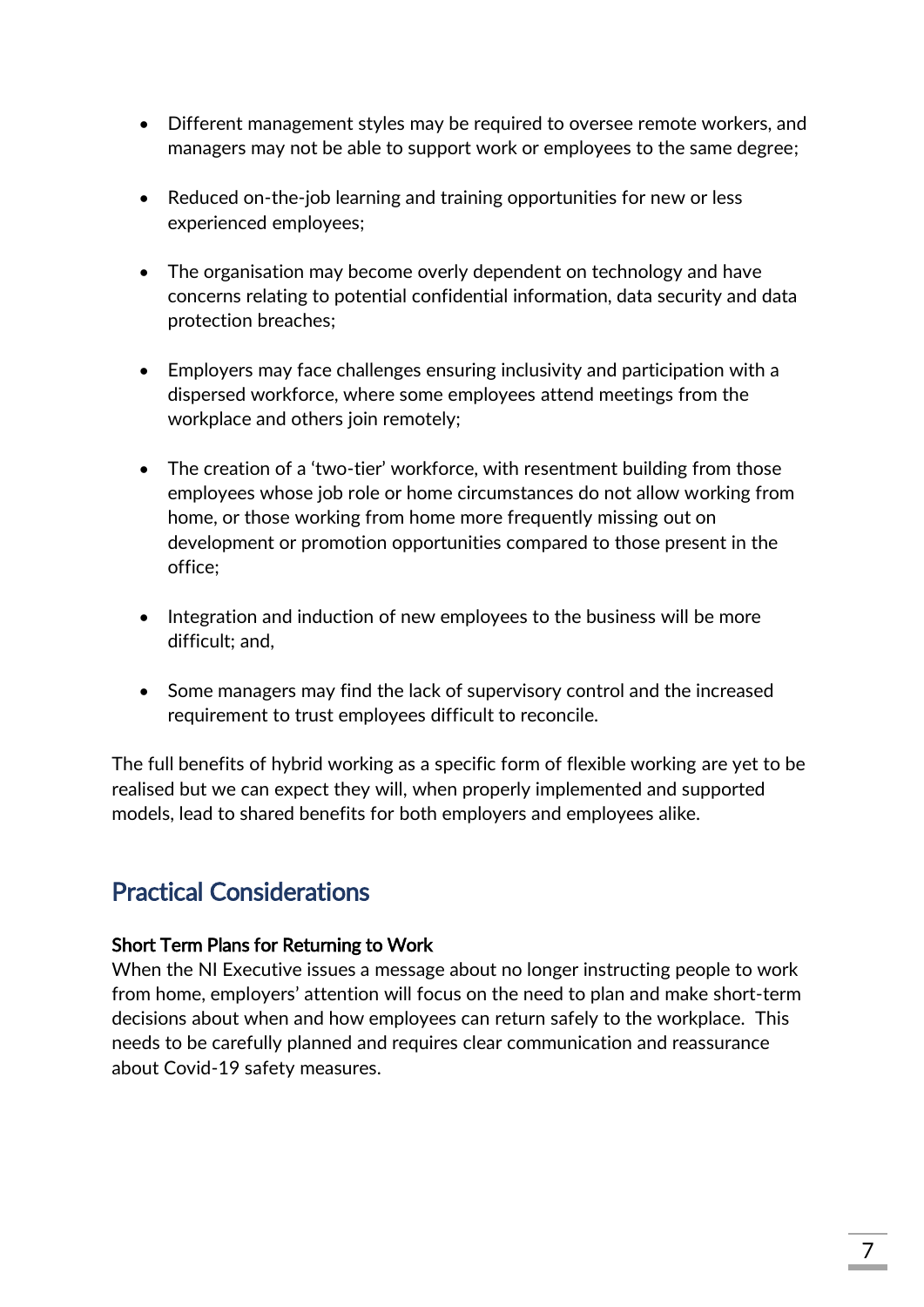Ongoing wellbeing support is required, specifically in relation to employees who may be anxious or concerned about returning to the workplace. It may be the case that some employees remain clinically more vulnerable to Covid-19, waiting for vaccines or required to shield. As such, some employees may need to remain working from home for a further period of time, while others are able to return for some or part of the working week.

There is limited experience to date regarding hybrid working and there are few precedents to follow over and above some significant announcements and core themes announced by both private and public sector bodies in Northern Ireland. Each organisation will need to consider what it means for them and their circumstances. It is important that employers treat the months to come as a time for careful consideration, draw on lessons learned, pilot plans and review, rather than commit to fixed decisions.

In the short-term employers are advised to consider introducing hybrid working on a trial basis, while at the same time considering longer term strategic decisions on more flexible forms of working.

In relation to interim hybrid working employers should consider the following:

- Determine if there are roles by virtue of their necessary front facing nature that should be prioritised for return to the workplace;
- Identify those employees who need to continue to work from home for the time being for example, because they remain vulnerable, have ongoing health conditions or are undertaking caring responsibilities;
- Calculate safe office occupancy levels based on on-going and evolving risk assessments;
- Establish and communicate a plan for when employees will work from the office and when they will work remotely. Where possible, try to ensure that all employees spend some time in the office and some time working from home, possibly on a rota basis. Consider if days in the office are fixed or if these vary from week to week/month to month; and,
- Consult with employees and engage with recognised trade unions/employee representatives on plans for returning to the workplace and encourage them to raise questions or concerns.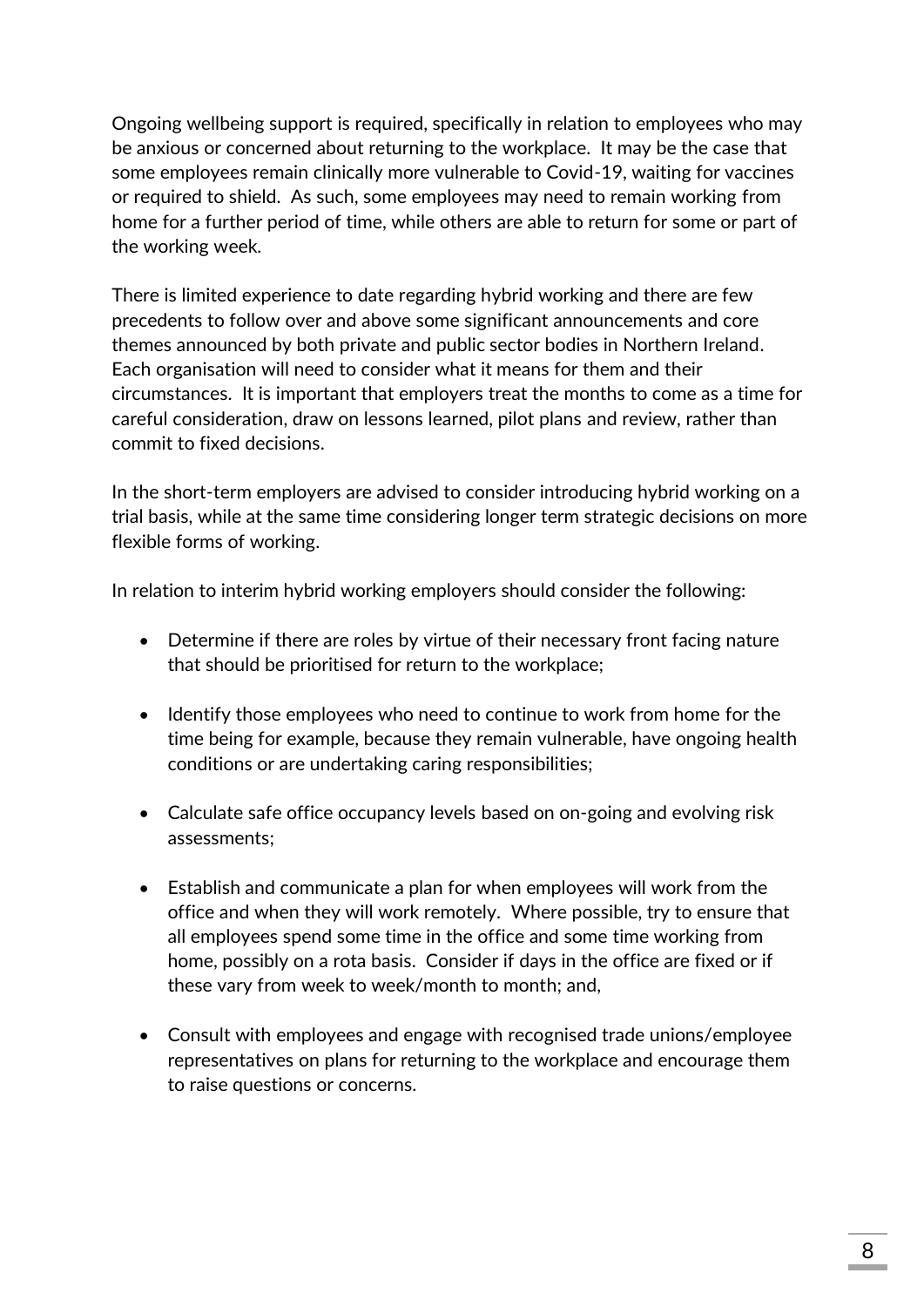Where one has not already been undertaken, employers may wish to consider carrying out a consultation exercise with employees to seek feedback on future working preferences, as well as learn more about their experiences of working from home through the pandemic. This consult, listen, learn and lead approach will stand an employer in good stead as employees will be ready for new ways of working prior to any pilot and to ensure employee engagement.

All plans for reopening workplaces should always follow government guidance available [here](https://www.nibusinessinfo.co.uk/content/coronavirus-working-safely-different-business-settings) and legislative requirements relating to health and safety. Further information on making workplaces safer can be found [here.](https://www.lra.org.uk/resources/covid-19-working-through-it-together-practical-guide-making-workplaces-safer)

#### Determining the Long Term Strategy

There is no single best-practice approach to introducing hybrid working, as models will vary according to the individual's role, the size, structure, and nature of the organisation and sector in which it operates.

Key considerations from an employer's perspective should include:

- Agreeing an overall strategic position on hybrid working for the organisation and development of a policy and supporting guidance reflecting the strategy;
- Defining hybrid working with regard to the specific organisational context. This may include different forms of hybrid working within one organisation, depending on role requirements;
- Engaging and consulting with employees via their trade unions, employee representatives or engagement groups to ensure on-going dialogue about how hybrid working is envisaged in theory and how it operates in practice;
- Engaging with line managers to understand their concerns and any questions they have, identify their training and development needs, and begin to establish understanding and buy-in;
- Developing a communication plan to share plans for new ways of working with all employees with clear timescales for providing more information;
- Planning for and responding to organisational implications of hybrid working on matters such as technology, employee wellbeing, inclusion and fairness;
- Supporting effective collaboration and effective team-working; and,
- Being prepared for some resistance to hybrid working because it is change, because it will not suit everyone, and the impact is yet unknown.

Some of these will be examined in more detail below.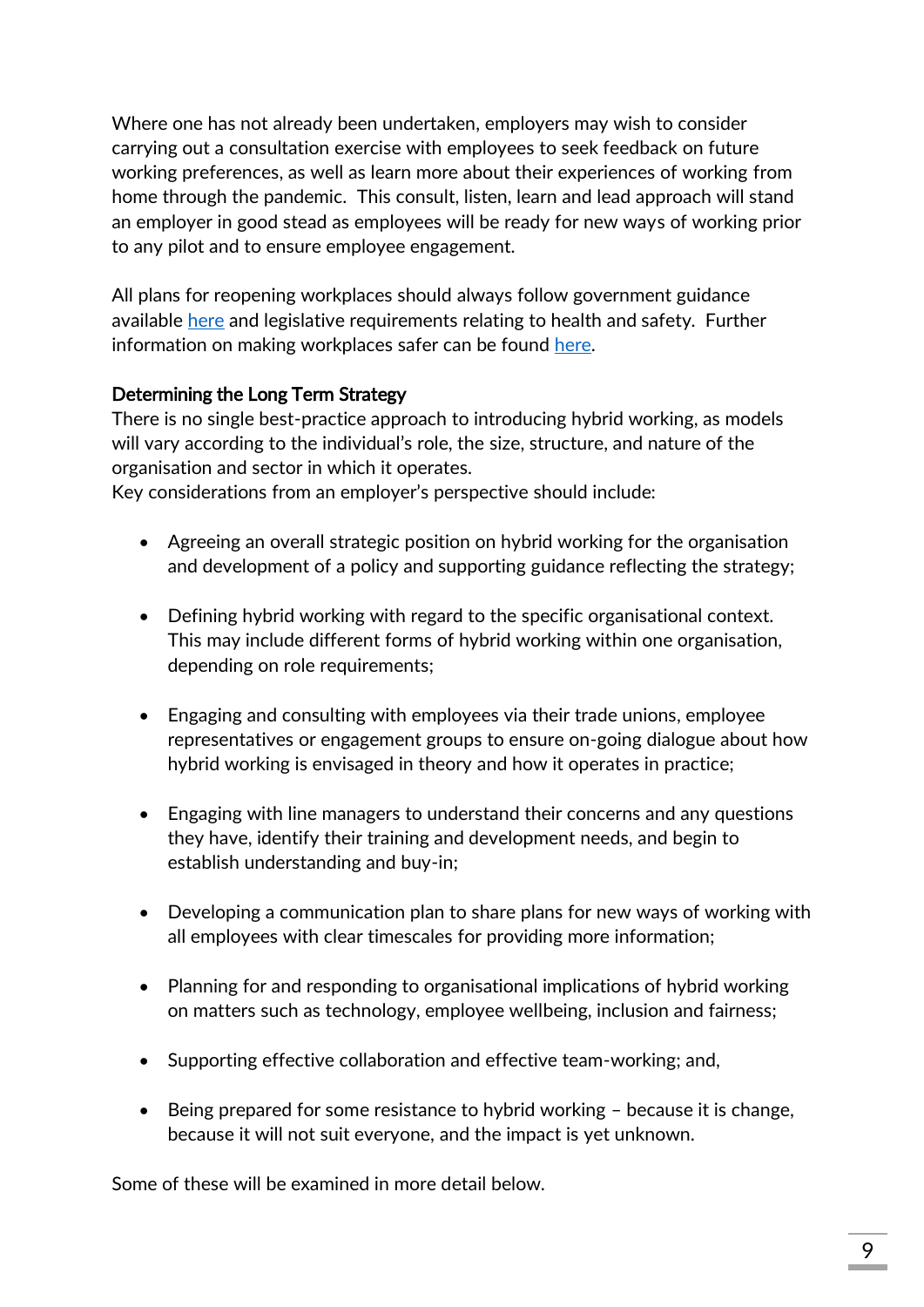#### Hybrid Working Policy Provisions

Employers may consider adapting an existing flexible working policy to include hybrid working or develop a new stand-alone policy or principles document that sets out the organisation's position on new ways of working – initially this should be identified as an interim approach, to ensure that any necessary changes or revisions can be introduced. What is appropriate for each organisation will depend on their specific context. Any new or adapted policy should be issued with supporting guidance and information to enable effective implementation.

When developing a policy organisations should consider the following:

- Determine eligibility/criterion for hybrid working with clear explanations behind decisions to include the nature of work role, limitations and practicalities;
- Set out roles and responsibilities of both hybrid workers and their managers;
- Set out clear rules which apply when working remotely. These may include working hours/breaks/sickness reporting/expectations that appropriate arrangements are in place if they have caring responsibilities;
- Any arrangements for termination of the policy; and,
- Review other related policies including for example homeworking, data protection, health and safety and wider flexible working related policies.

#### Legal Implications of Hybrid Working

Employers will need to carefully consider the contractual implications of hybrid working. Hybrid working is more about location than it is about the hours and working pattern, such as part-time/term-time/condensed hours, which are within the wider scope of flexible working.

#### Flexible Working

Employees may make a formal request for hybrid working through a flexible working policy. If the request is accepted, this will amount to a formal permanent change to terms and conditions of employment. Employers will need to carefully consider the mechanism for bringing in hybrid working in that it may be much easier to pilot hybrid working with a view to a collective or workforce agreement in the future than having to deal with a raft of formal flexible working requests which are essentially looking for hybrid working but via multiple individual requests which will invariably complicate matters.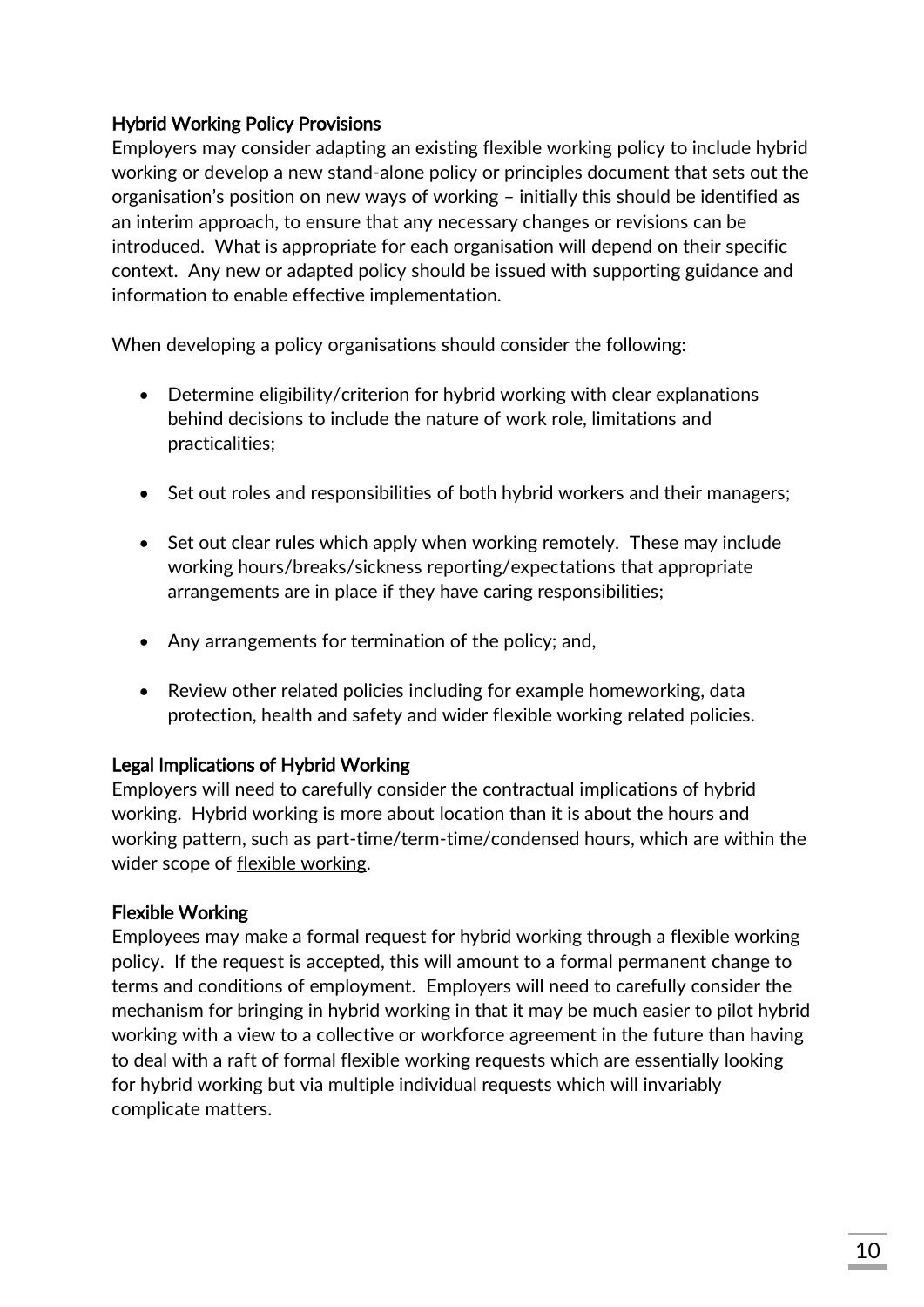The flexible working legislation (under Article 112 F of the Employment Rights (Northern Ireland) Order 1996, which is available [here\)](https://www.legislation.gov.uk/nisi/1996/1919/part/IXA) does not give employees a right to change their existing working arrangements. Instead, all eligible employees have the right to request flexible working arrangements and have it considered in accordance with the legislation. Further guidance on eligibility to request flexible working and have the request considered by the employer is available [here.](https://www.lra.org.uk/resources/advisory-guide/flexible-working-law-and-good-practice-guide-employers)

Hybrid working could also be requested by employees as a reasonable adjustment under disability discrimination legislation and this must be considered by the employer.

Further information on your obligations to consider reasonable adjustments for disabled employees can be obtained from the Equality Commission [here.](https://www.equalityni.org/ECNI/media/ECNI/Publications/Employers%20and%20Service%20Providers/DisabilityEmploymentCoPupdatedMay13.pdf)

Informal requests for hybrid working and other forms of flexible working can also be accommodated without a contractual change. It is important that line managers and employees understand the differences and the implications of both.

Other contractual considerations include; base/place of work, mobility clauses, hours of work, pay, benefits, allowances, confidentiality and post termination restrictive covenants.

Organisations should seek legal advice where appropriate on their specific implications of hybrid working and how to effect change appropriately and lawfully.

#### Insurance Requirements

Employers should encourage their employees to consult their insurance policy documents and, if appropriate, their insurance company, mortgage providers and landlords to ensure that they meet any contractual requirements which may prevent them from working from home as part of any hybrid working agreement. In some instances there may not be a cost implication for the employee but there will be a need to inform your insurance company of the change in home usage.

Insurance cover and who is responsible should also be clearly set out.

#### Data Protection and Confidentiality

Managing data securely can be more challenging when employees are working remotely and are in transit between home and the office/hub. The employer should put in place a policy which clearly outlines how data should be managed, including rules around protecting the privacy of information, confidentiality and how to deal with data breaches, as well as security of IT equipment, printing and paper documents.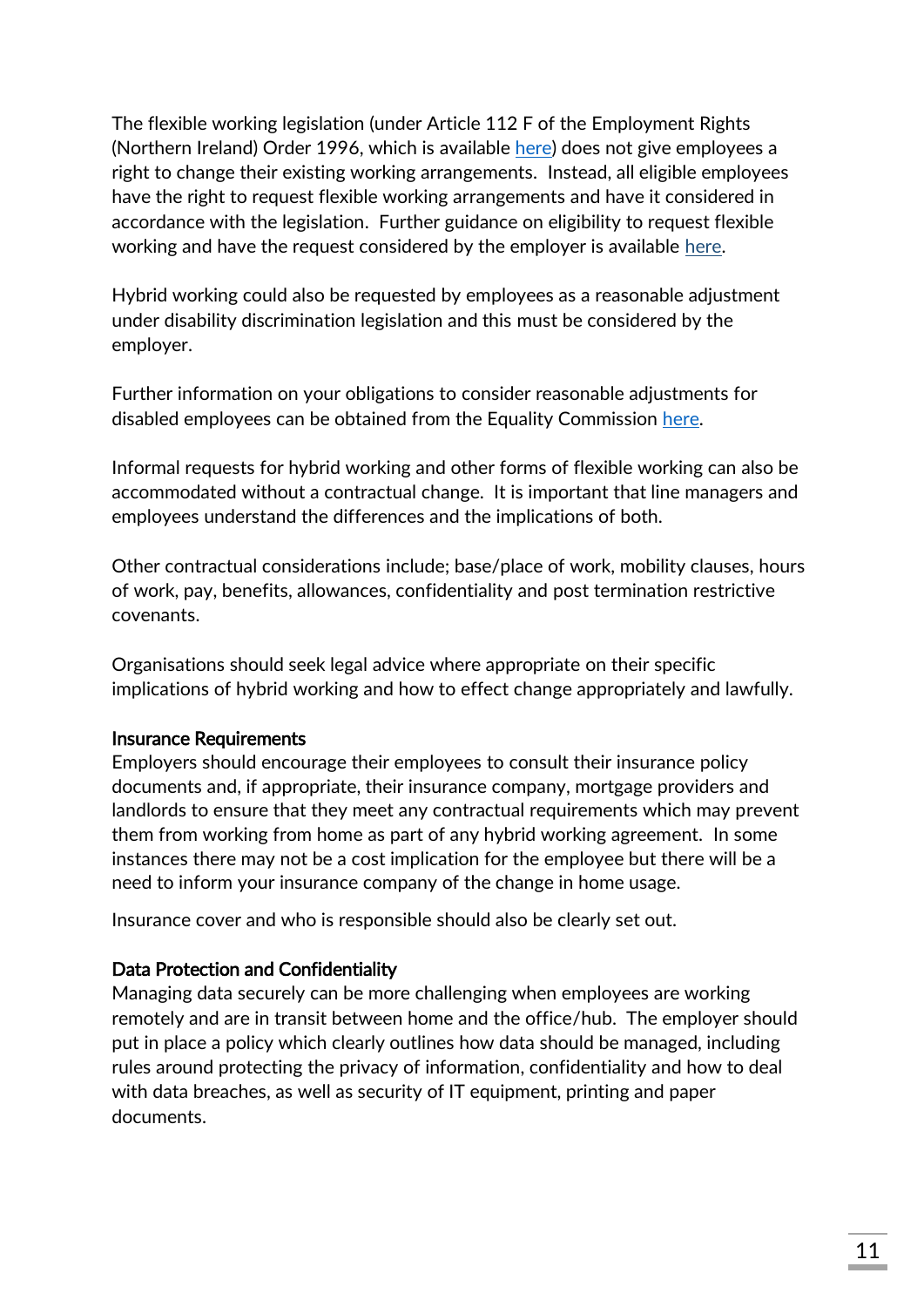Employees should report any personal data incidents, security breaches or loss of information or equipment to their line manager or Data Protection Officer (DPO) immediately.

For further information see guidance published by Information Commissioner on working from home [\(here\)](https://ico.org.uk/for-organisations/working-from-home/).

#### Overseas Working

Employers should be clear on what is permitted with regards to overseas working from the outset and give consideration to implications including tax and National Insurance contributions, visas, potential security and data protection, complexities surrounding remote working abroad and different time zones.

Employers should stipulate whether any hybrid working policy is applicable to employees working within Northern Ireland only and does not cover arrangements to work in other jurisdictions/countries.

#### Mileage and Travel Expenses

Employers should set out clearly in their policy any rules around eligibility for travelling expenses. This will include rules around mileage and travel if the employee travels to the office or other workplace on days when they do not normally attend under their hybrid working arrangement.

#### Health and Safety

When employees are hybrid working, employers are responsible for their health, safety and wellbeing both when they are in the workplace and when they work remotely, including working from home.

Employer's responsibilities are listed on the Health and Safety Executive NI website; [here.](https://www.hseni.gov.uk/articles/advice-employers-protecting-home-workers-advice-hse-gb)

Employees also have a responsibility to take reasonable care of their own health and safety at work.

#### Risk Assessments

Employers have a duty of care to their employees. Employers must ensure that general risk and specific risk assessments, such as Display Screen Equipment (DSE), assessment are carried out on the home working environment prior to the commencement of regular hybrid working.

Consideration should also be given to how Portable Appliance Testing (PAT) assessments will be carried out. This is likely to require staff to bring any electronic equipment/leads to their workplace on an annual basis so testing can be carried out.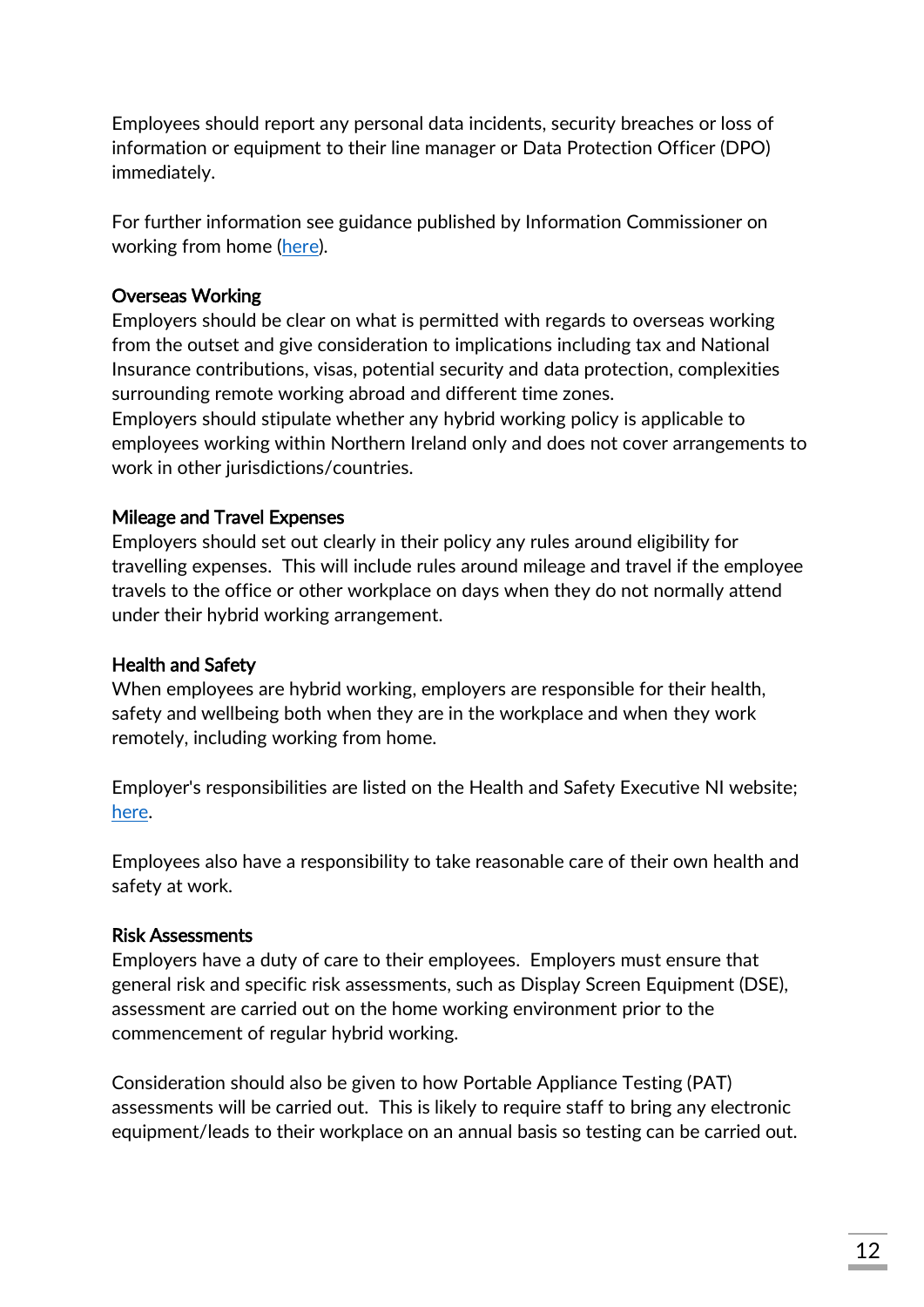The Health and Safety Executive NI has published the guidance (available [here\)](https://www.hseni.gov.uk/publications/example-covid-19-workplace-risk-assessment-template) on carrying out assessments.

Consider the following:

- Providing employees with information relating to their responsibilities for Health and Safety at work and when working remotely;
- Providing information on how risk assessments will be carried out for hybrid workers; and,
- Providing information on the arrangements for portable appliance testing for remote workers.

#### Wellbeing

Employee wellbeing remains of paramount importance to employers. This may include employees experiencing poor mental health, addressing specific concerns and anxieties including the return to the workplace, the use of public transport and the impact of 'long Covid' ([here\)](https://www.nhs.uk/conditions/coronavirus-covid-19/long-term-effects-of-coronavirus-long-covid/).

In the longer term, hybrid working may support improved wellbeing through reducing commuting time, providing more autonomy around work schedules and more time for health and wellbeing activities. However, there is also a risk that hybrid working could impact on work-life balance and blurs boundaries between work and home, and employees feel isolated and lonely for colleague interaction and experience feelings of disconnection and loss of sense of professional identity.

Consider the following:

- Provide training and support to employees on managing work-life balance whilst working in a hybrid way;
- Offering training on digital wellbeing and having healthy habits in relation to technology use, including helping employees to mindfully disconnect;
- Remind employees to take their breaks, not just tea and lunch breaks, but their daily and weekly breaks as per the Working Time Regulations; [here](https://www.legislation.gov.uk/nisr/2016/49/contents/made)
- Helping line managers to understand the potential wellbeing implications of hybrid working and equipping them to have appropriate wellbeing conversations;
- Ongoing mental health support, resilience training and information for all employees;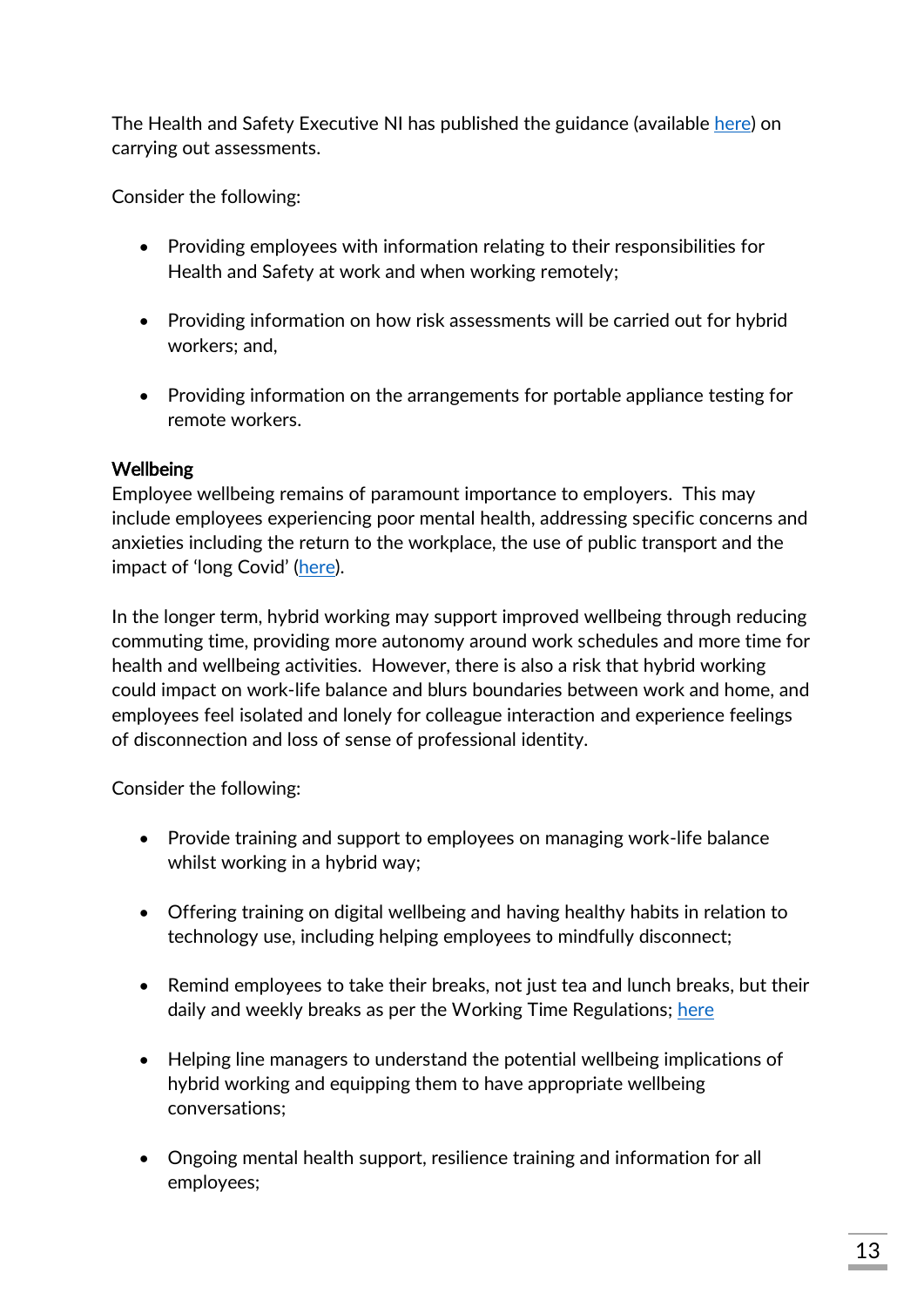- Facilitating opportunities for social interaction between staff such as online tea breaks, competitions, informal group chats, social groups and physical activities to promote wellbeing;
- Ensuring managers are aware of potential signs and symptoms of poor wellbeing or mental health, know how to deal with them and signpost employees to sources of help and support; and,
- It is important not to forget wellbeing arrangements in place to ensure employees are aware of the various HR policies, which remain in place whilst adopting hybrid ways of working.

#### Communication and Consultation

For employers, effective hybrid working is facilitated by consistent communication and transparent collaboration. Communication needs to be more intentional and planned in a hybrid environment, as there might be fewer casual, ad hoc conversations. The key principles of good communication remain: employees need to have the information that they need, in a timely way, to allow them to successfully undertake their work.

The exact way in which a hybrid team needs to communicate will vary depending on its size, the nature of the roles in the team and the specific type of hybrid working being undertaken. Teams should be encouraged and supported to establish their own principles for communication.

Employers should consider how they wish to manage meetings in order to ensure engagement with staff who are working remotely and those attending on site. See link for tips on how to handle meetings for remote teams on the CIPD website [here](https://www.cipd.co.uk/knowledge/fundamentals/relations/flexible-working/hybrid-meeting-top-tips) and also material from the Northern Ireland Congress (Irish Congress of Trade Unions) [here.](https://www.ictuni.org/download/pdf/working_from_home_info_final.pdf)

Technology can also support effective communication and knowledge sharing, connect people and provide innovative ways to create and collaborate. Employers should support and train employees in using technology where necessary.

It is equally important that employers consult with employees and their representatives when considering introducing hybrid working; creating a policy; and reviewing hybrid working arrangements. There may be instances when an employer will be required to negotiate and consult by law, specifically around changes to an employee's contract of employment or a policy.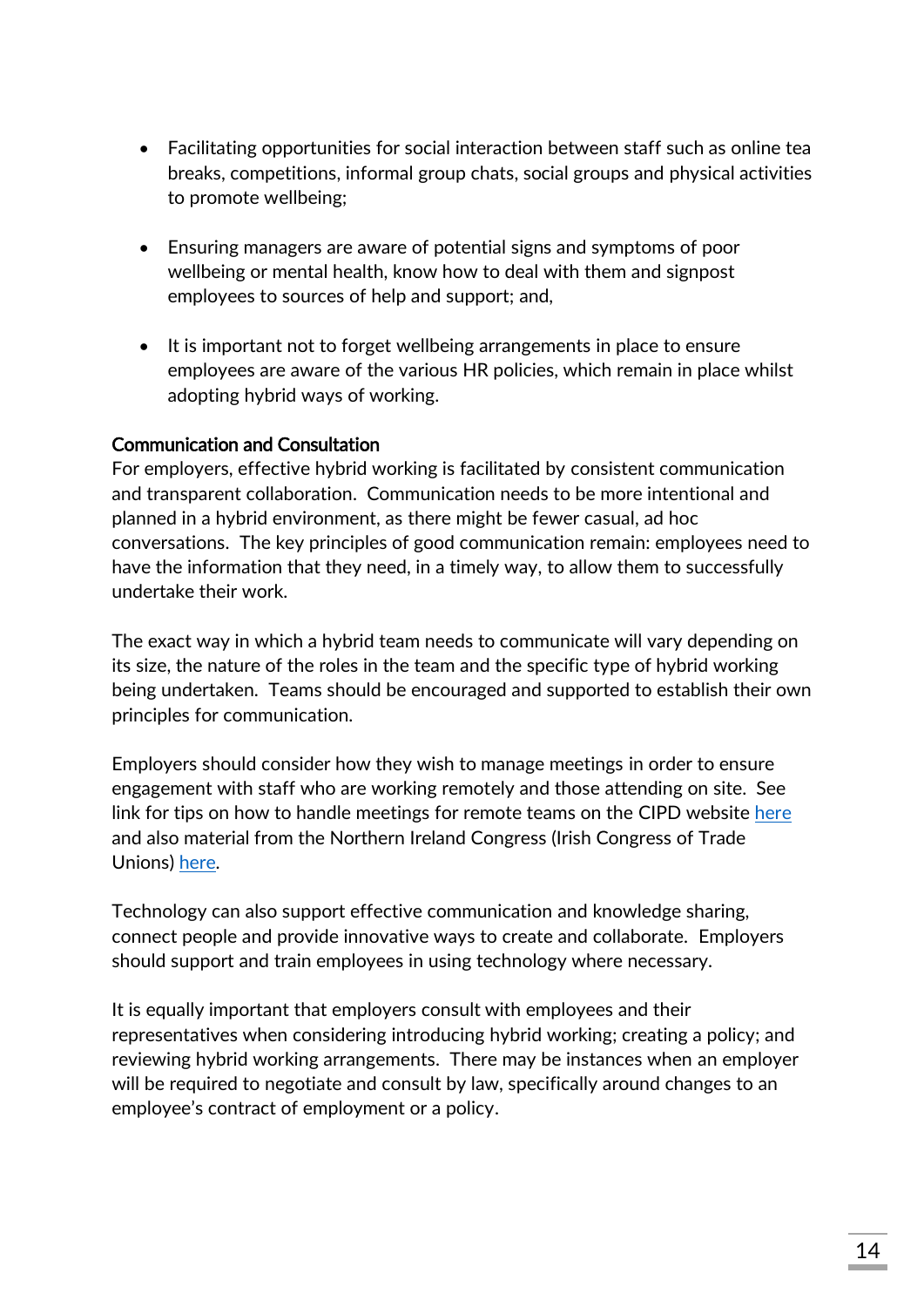Consider the following:

- Ensure managers communicate regularly with their teams and one to one with employees;
- Encourage employees to keep in touch with their colleagues on a regular basis to promote wellbeing; and,
- Consider how best to manage meetings to ensure everyone has an equal experience and opportunity to contribute.

#### Line Manager Training and Development

Employers must put in place learning and development for line managers to ensure effective hybrid management. Hybrid working will bring new challenges for line managers and it is essential they develop the necessary skills and knowledge to deal with these effectively. Training could include distance-based communication skills, performance management, team and relationship building and collaboration in hybrid teams to ensure they are equipped to manage staff remotely.

Technology/digital skills may also need further development. Line managers will also need information and guidance on managing requests for hybrid working or increased flexible working.

Line Managers may require training in order to promote equality and also ensuring inclusion and fairness around work allocation and development and career opportunities. Front line managers are often the key to success for hybrid working arrangements as they should "know their team" and know what works for some or all or none, including managing work-life balance within their teams. Building trust in relationships with their staff is key.

Consider the following:

- Providing training to Managers in how to manage hybrid workers effectively;
- Providing managers with training in the use of technology to maximise engagement with their staff; and,
- Consider how to manage meetings to ensure everyone has an equal experience and opportunity to contribute.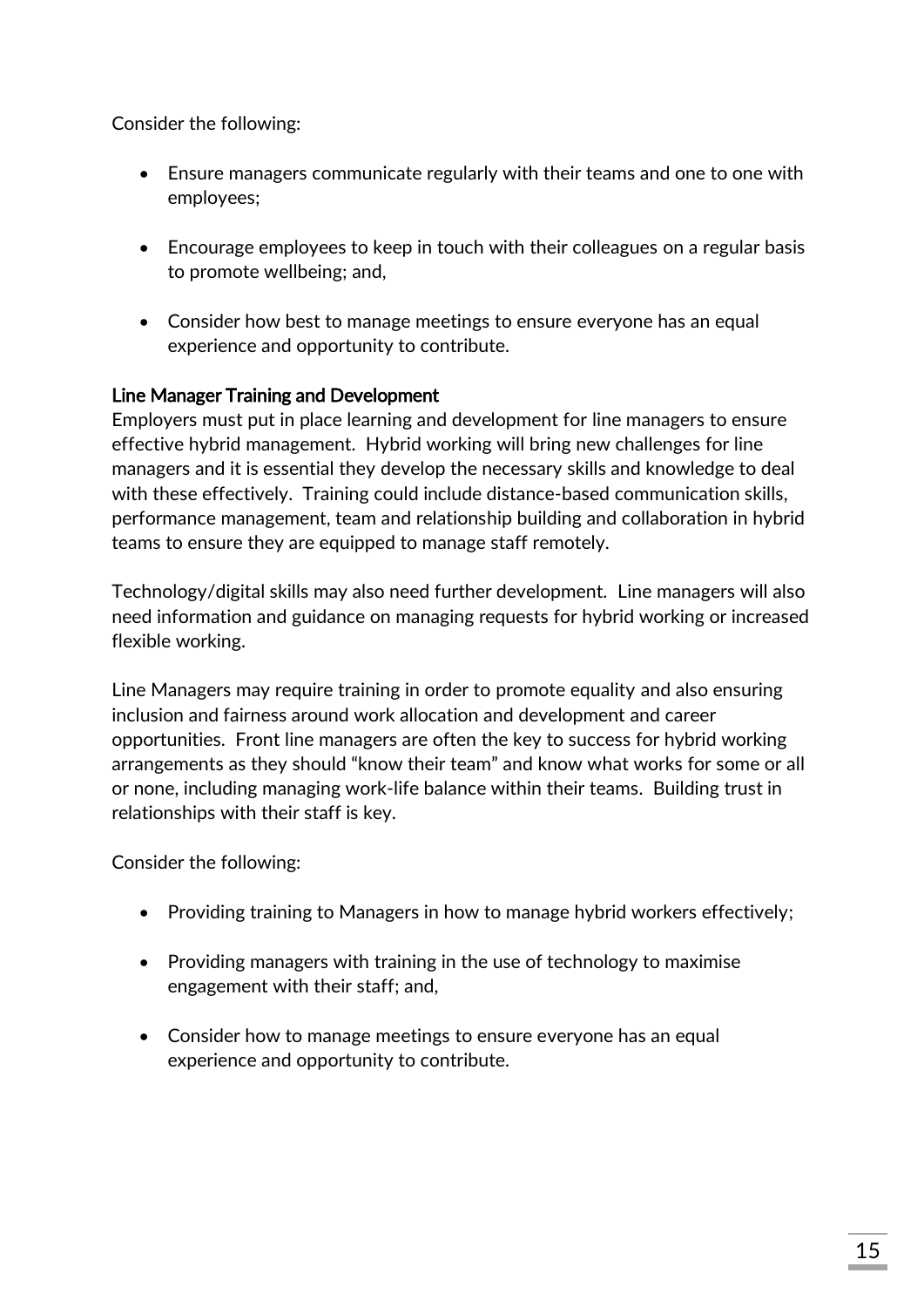#### Technology and Equipment

Hybrid working is technology dependent. Employees need to be able to work seamlessly between the workplace and remote location. There also needs to be ease and quality of connectivity between people in the office and those working remotely. Employers may wish to consider the following:

- Supporting employees in fully using available technology;
- Reviewing systems, platforms and equipment available to ensure it is fit for purpose in supporting hybrid working; and,
- Putting in place appropriate security measures to ensure system and data protection and integrity.

In addition to technology, considering what other equipment will support effective and healthy hybrid working including the provision of office furniture and mobile devices.

The cost of providing equipment will be a consideration for employers and whilst there is no legal requirement in relation to the equipment an employer must provide, they remain bound by their obligations under Health and Safety Legislation (available [here\)](https://www.nidirect.gov.uk/articles/employers-health-and-safety-responsibilities).

#### Performance Management

Managing performance remotely requires trust between the employee and the line manager. This can be achieved by open communication, focusing on outcomes and respecting flexibility. These principles should be built into the performance management approach to ensure positive outcomes and good employment relationships.

Traditionally performance management processes involve formal performance reviews, setting of objectives and the provision of feedback. This process will not change by a move to hybrid working, as these activities can be undertaken effectively by face-to-face or online. However, the assessment of performance can be more challenging. Performance management in hybrid teams assess performance through outcomes, contribution and value rather than presence or observable behaviours. There is a risk that unconscious biases lead managers favouring those who are physically in the office more regularly or being influenced by observable performance.

Consider the following:

 Are current performance management systems and processes fit for purpose in a hybrid environment?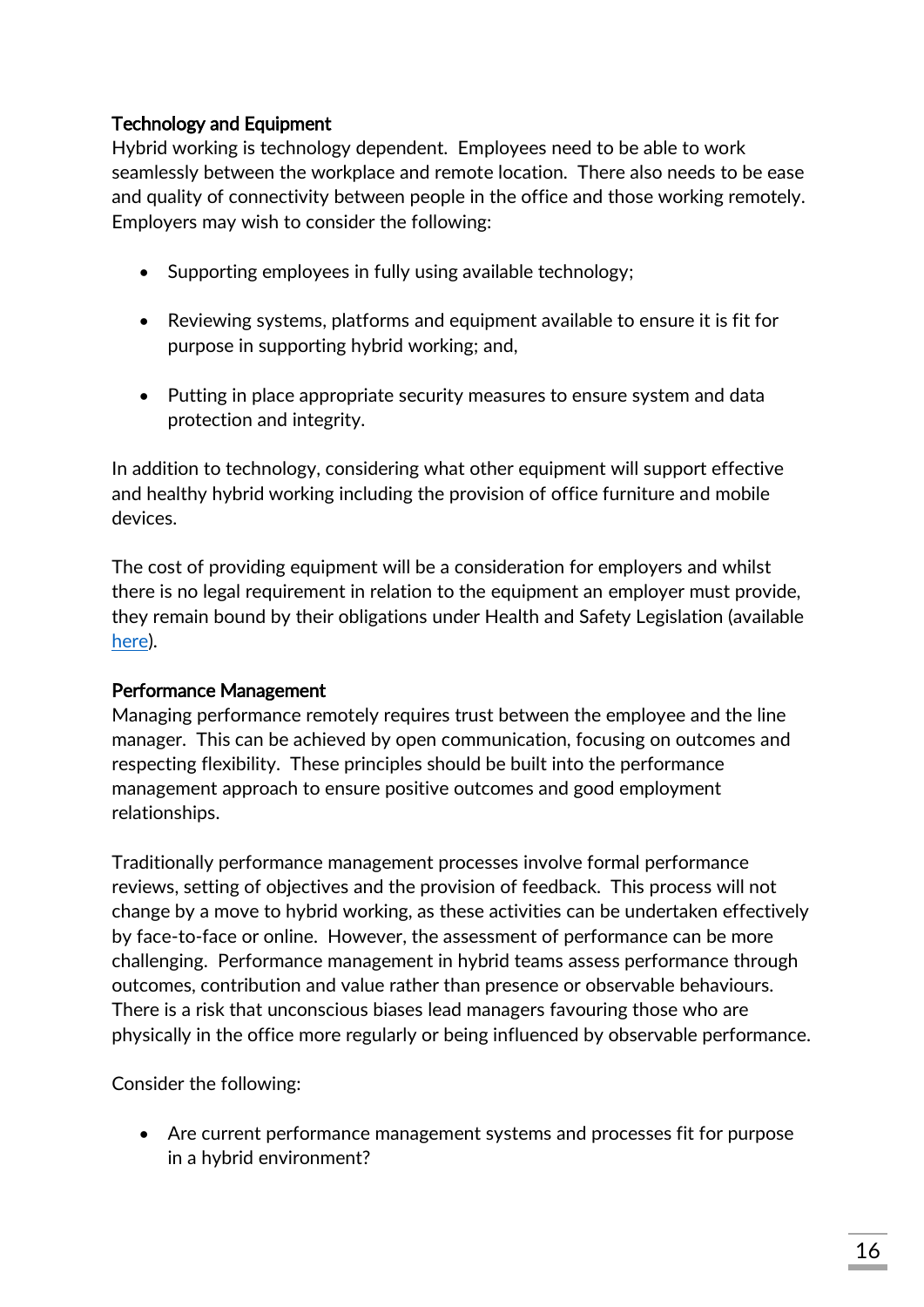- Encouraging a culture of trust within the organisation and ensuring that productivity metrics are fair and reasonable;
- Be aware of the negative aspects of so-called "spyware" which uses surveillance software to assess aspects of work via screenshots and key stroke analysis. Employers need to be open and transparent about what and why such measures are used;
- Undertaking training on effective performance management, including how to assess performance of remote and hybrid teams, and the potential for unconscious bias;
- Ensuring that all employees have up-to-date achievable objectives that include measurements of success, to facilitate effective performance assessment; and,
- Encouraging managers to have regular one-to-ones with their teams, whether face-to-face or online, as regular dialogue becomes critical when there is reduced face-to-face contact

#### Fairness and Inclusion

There were a number of well publicised inequalities which arose during the pandemic for example, while a greater number of women were furloughed early research suggests that they were doing a greater amount of childcare and home-schooling during 'lockdown'. This gendered impact should be fully recognised and acted upon so that discrimination is not present in a post-pandemic environment. As a result, not all employees would have been able to be as productive or performed as well as they would have liked, leading to an uneven playing field in terms of career development. Employees who have been on long-term furlough leave may also have had fewer opportunities to learn and develop during the pandemic.

In a hybrid working environment employers must ensure ongoing access to development and career opportunities for all employees and make sure there is a fair allocation of work and opportunities to avoid 'two-tier' treatment.

Consider the following:

- Identifying areas where inequalities may have developed during the pandemic. Conduct a retrospective equality impact assessment on the experiences of the pandemic on protected social identities. Set out plans to address these to ensure they do not have a long term detrimental impact on employees or the organisation;
- Identifying where any inclusion risks may arise if employees move to hybrid working and how these can be mitigated;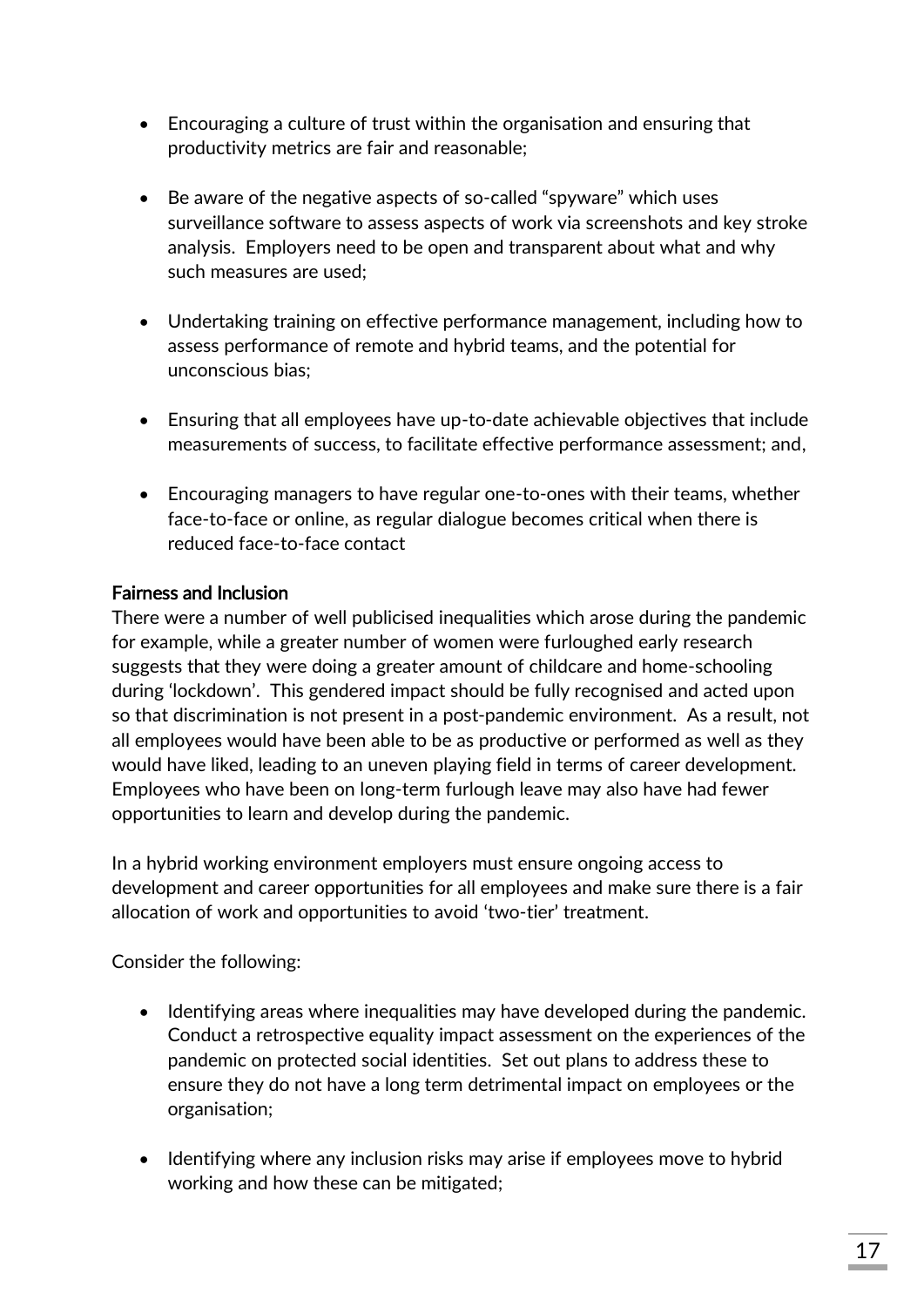- Where employees are unable to work in a hybrid way because of the work they undertake, raise awareness of other forms of flexible working that may be suitable for them;
- Take steps to ensure equality of experience between employees in the office and employees at home;
- Reinforce the notion that "we are all part of the same team";
- Be transparent to prevent conflict between team members; and
- Promote trust to help foster a "one team approach" that builds inclusion.

#### Employee Career Lifecycle in the Organisation

When working in a hybrid way, elements of the employee career lifecycle are impacted. Each stage of the employee life cycle should be reviewed and amendments made to enable effective hybrid working.

Consider the following:

- $\bullet$  Including the availability of hybrid working in recruitment activities;
- Induction processes for hybrid workers. Many employees started new roles during the pandemic and have never worked at or even visited their offices, nor met colleagues in person. When a safe return to the workplace is possible, employers should pay attention to their needs. While they are not technically a new starter, they may need support in getting to know the workplace and filling any knowledge gaps;
- Provision of learning and development activities in hybrid workplaces;
- Amendments to performance management systems and processes;
- Ensuring that reward and recognition strategies are demonstrably fair and inclusive.

#### Review

Finally, as organisations develop and refine working models as good practice emerges, employers must remain open to new ideas, research (internal and external) and learning from their own experiences and people. Maintaining an agile approach which staff have adapted to and work well with is key to ensuring a 'best fit' for your organisation model.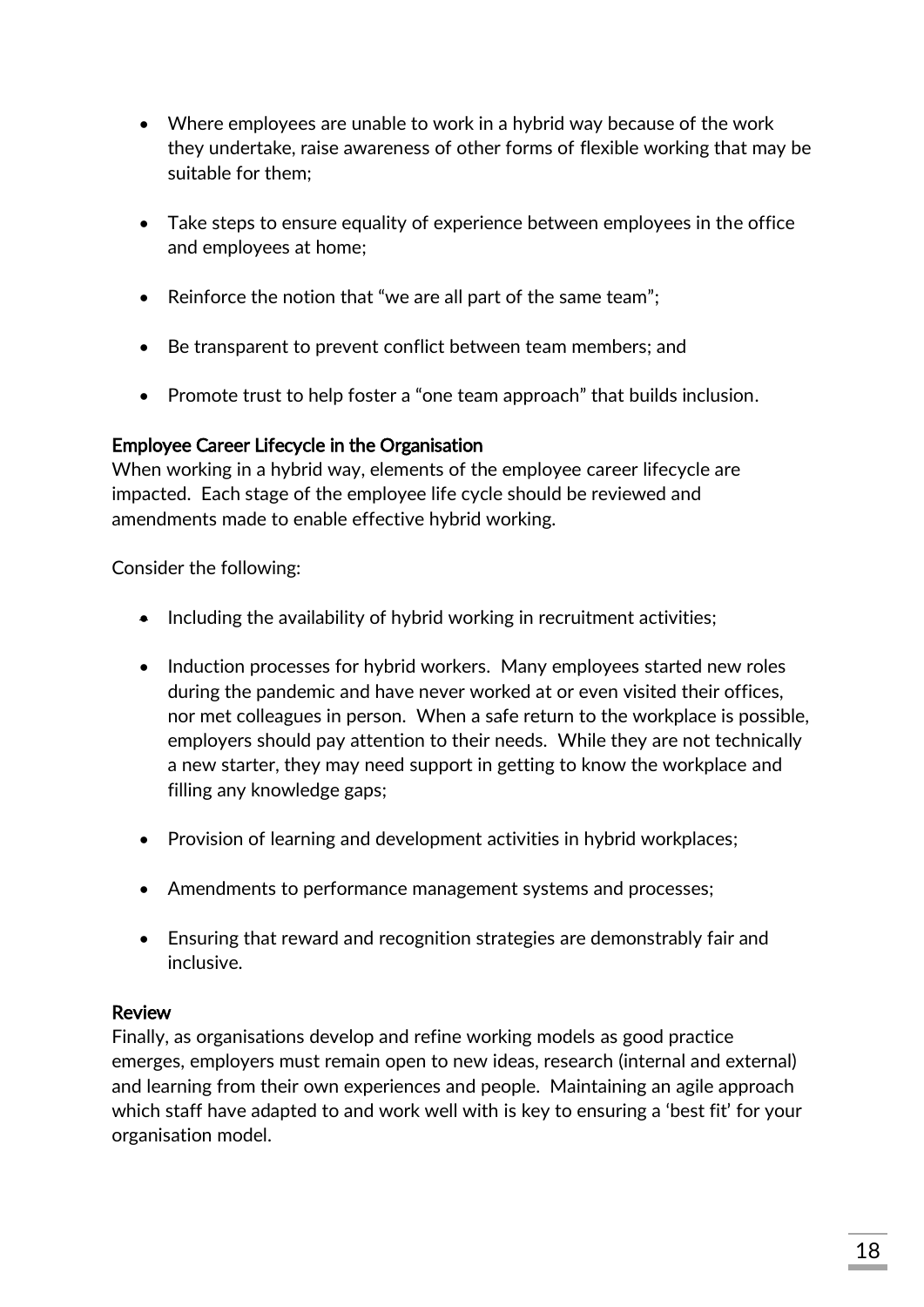# Hybrid Working Policy

The sample Policy set out below can be used as guidance to help you set out your organisation's approach to hybrid working. Various clauses are included in each section of the Policy. You can choose those which are relevant to the hybrid working arrangements in your organisation and amend them as necessary.

# 1. Introduction and Overview

- 1.1 Hybrid working is a type of flexible working (also known as agile working, remote working, split-working or blended working arrangement or patterns) where time is split between the workplace and a remote location, such as home or designated hub.
- 1.2 This Policy sets out our organisation's approach to hybrid working, which allows you to split your time between attending the workplace/office and working remotely (home or hub). Hybrid working is an important element of both our strategy for adapting to and thriving in the new working environment, post the Covid pandemic, and demonstrates our commitment to supporting a positive work-life balance for our employees.
- 1.3 This policy aims to ensure that those working under a hybrid working arrangement are treated fairly and equally to employees based in the *["workplace" OR "office"*/and that hybrid working is carried out safely and in accordance with our policies and current legislation.
- **1.4** The hybrid working arrangements and the terms that apply to all hybrid employees are clearly documented in this policy. If you are permitted to work under a hybrid working arrangement you must comply with this policy.
- 1.5 Any reference to *["workplace" OR "office"*/ in this policy is a reference to the place of work as specified in your contract of employment or, where not specified, your usual place of work when you attend our premises or a hub.
- **1.6** This policy has been *[agreed OR implemented following consultation]* with the [Name of Trade Union(s), Staff Representative].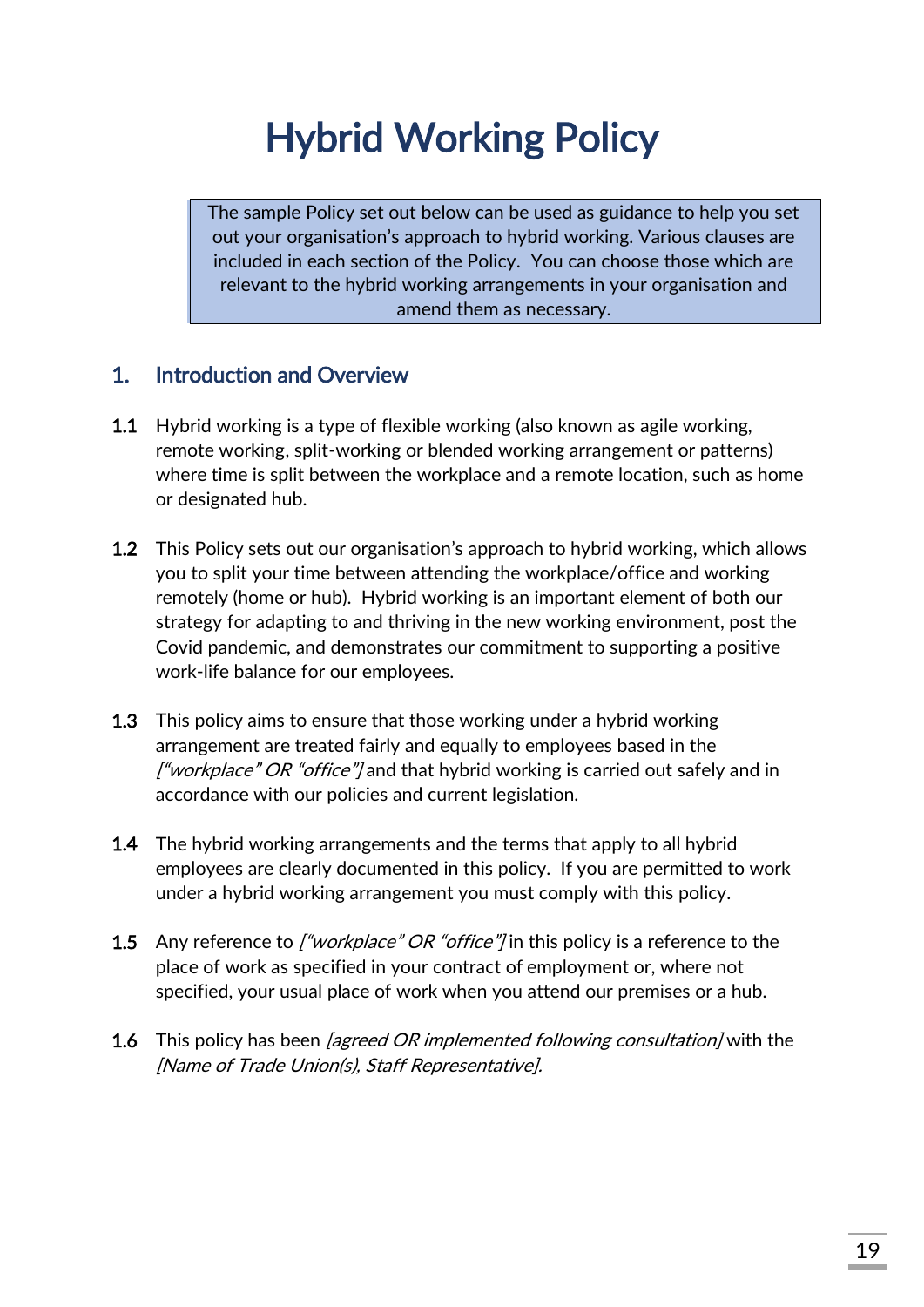# 2. Scope and Application of the Policy

- 2.1 The purpose of this policy is to provide information about the hybrid working arrangements, which if permitted, allows you to split your time between attending the ["workplace" OR "office"] and an agreed remote working location.
- 2.2 The policy applies to all *[employees, agency workers, consultants, contractors,* volunteers, casual workers] [who have successfully completed any applicable probationary period].
- 2.3 It is recognised that any agreed hybrid working arrangement is subject to the requirement for you to attend the ["workplace" OR "office"] on the employer's reasonable request to accommodate the needs of the business, such as attend meetings, training courses or other events.
- 2.4 Any reference to home in this document refers to the place where you normally reside. If you wish to work from another remote location, this must be agreed with your Line Manager in advance.
- 2.5 All hybrid working arrangements are subject to ongoing review and may be modified to reflect a change in business needs or performance concerns
- 2.6 This policy does not form part of any contract of employment and may be amended at any time.

### 3. Roles and Responsibilities

- 3.1 The *[Board of Directors OR Position OR Committee]* has overall responsibility for the effective operation of this policy. Delegated responsibility for overseeing its implementation has been given to the *[Director OR Head of HR* Department OR Position].
- 3.2 Overall responsibility for the day-to-day management of this policy within  $\beta$  linsert name of organisation] rests with the *[Line Manager OR the HR* Department].
- **3.3** This policy is reviewed [annually] by [Head of HR Department OR Position] in consultation with the [Name of Trade Unions(s), Staff Representative].

# 4. Hybrid Working Arrangements

4.1 Hybrid working is available for *[the following roles OR within the following* teams):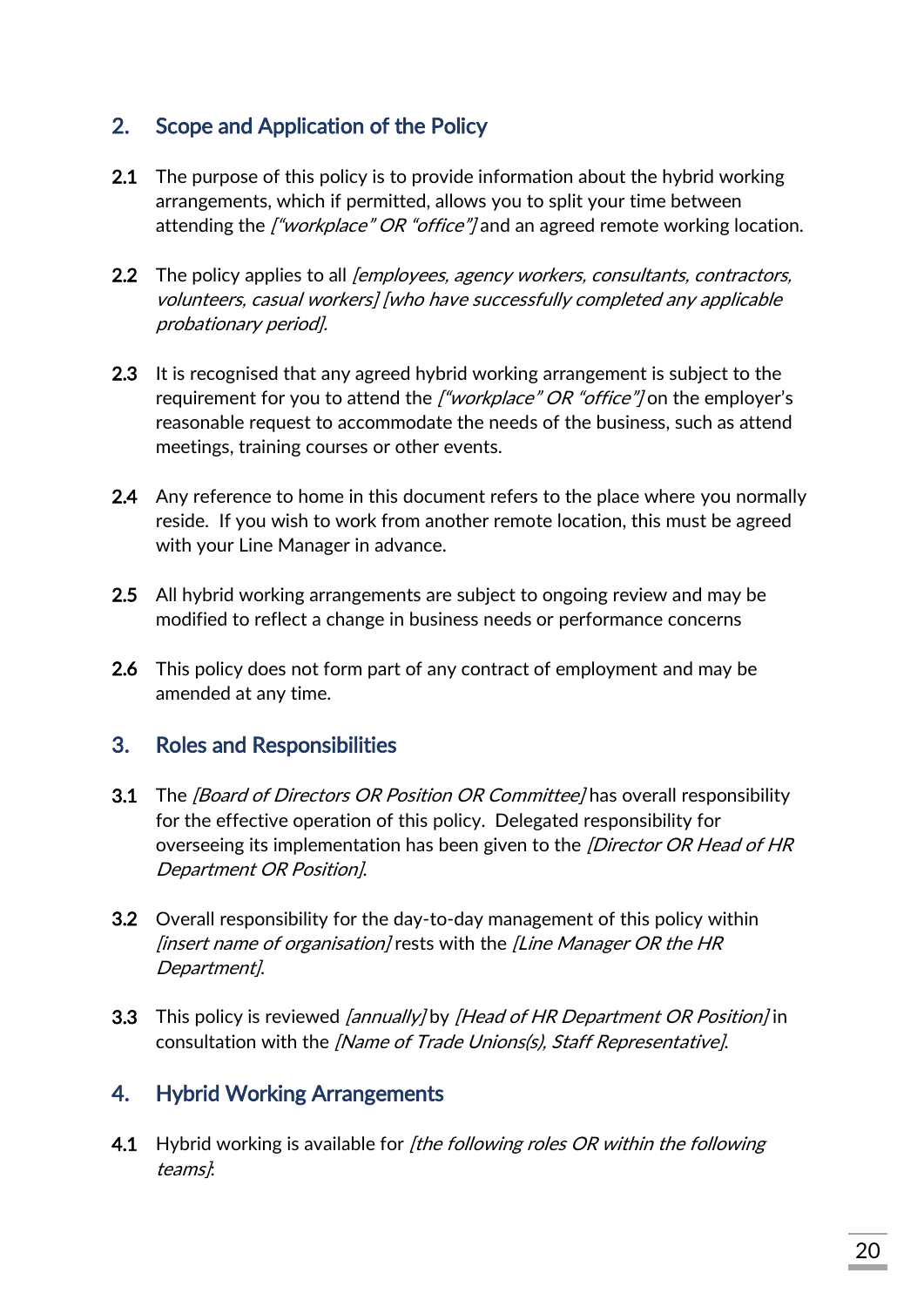[Insert roles or teams for which hybrid working is suitable].

#### AND/OR

Hybrid working is not currently suitable for *[the following roles OR within the* following teams].

[Insert roles or teams for which hybrid working is not currently suitable, with a brief explanation as to why the roles are unsuitable for this way of working].

4.2 Your contract of employment specifies the days on which you are expected to attend the ["workplace" OR "office"] and the days on which you are expected to work remotely.

#### **OR**

The number of days per week each employee spends attending the ["workplace" OR "office"] compared with working remotely will vary, depending on:

- individual circumstances;
- nature of role:
- current work within the role and/or team at any particular time;
- $\bullet$  the needs of the organisation, including the space available at our work locations.

#### OR

Hybrid working arrangements will differ depending on the nature of your role, duties and responsibilities and so are discretionary and subject to agreement *[in*] writing/with your [Line Manager OR the HR Department].

#### **OR**

Any hybrid working arrangement is subject to you spending a minimum [proportion] of your time working from your ["workplace" OR "office"]. Your remaining time may be worked from your ["workplace" OR "office"] or your remote working location as agreed *[in writing]* with your *[Line Manager OR the* HR Department].

#### **OR**

The days and times worked from your ["workplace" OR "office"] and your agreed remote working locations are subject to agreement with your *[Line*]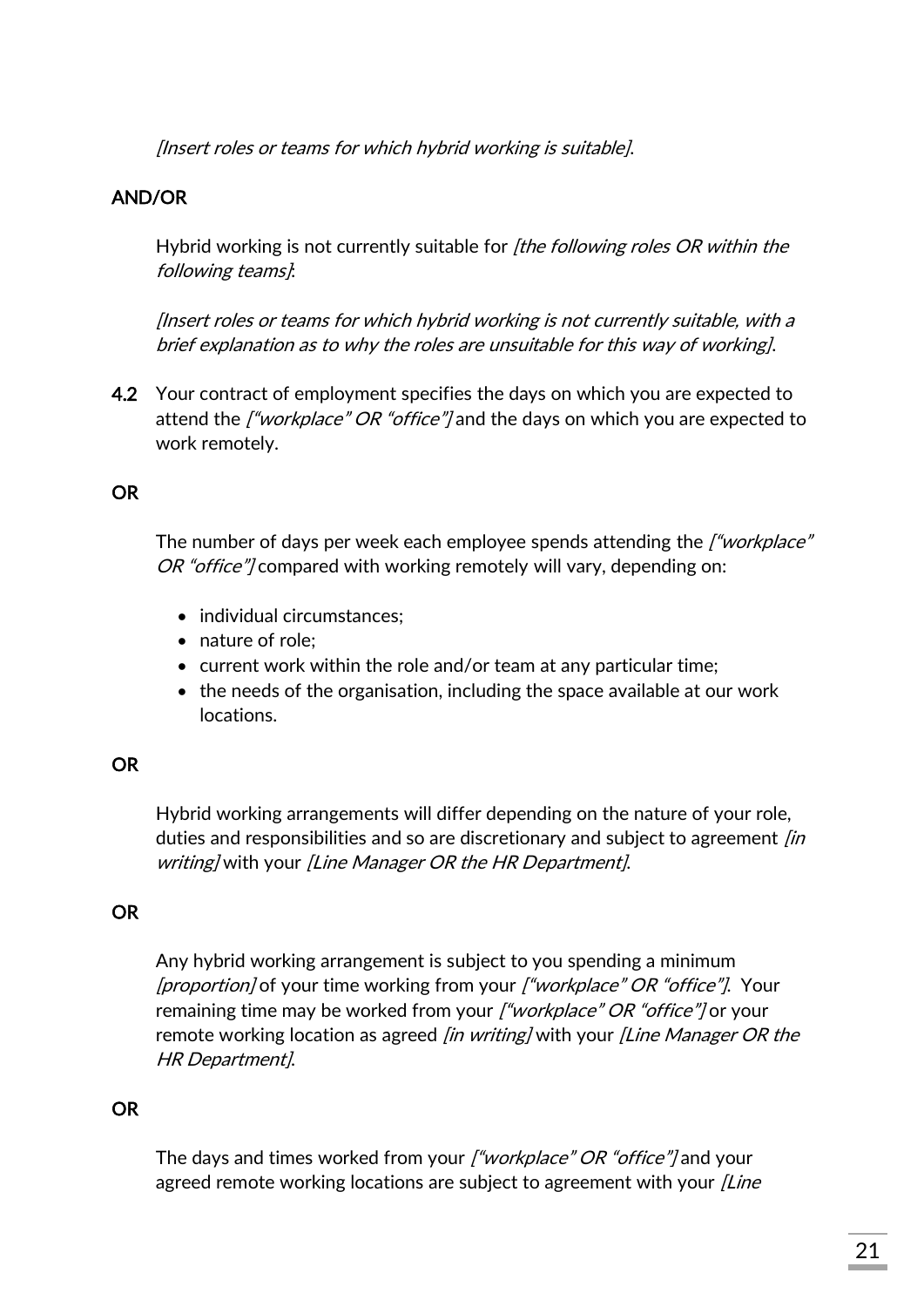Manager OR the HR Department] and may vary to accommodate the needs of the organisation.

- 4.3 All hybrid working arrangements will be subject to a trial period of [Number] months. We may, at our discretion extend this period for up to a further [Number] months. During this trial period the hybrid working arrangements will be monitored. At the end of the trial period you will be informed *[in writing]* if the hybrid arrangements are considered appropriate to be continued.
- 4.4 Hybrid working arrangements in accordance with this policy are discretionary and may be terminated in accordance with paragraph 12.1 of this policy. If you wish to permanently vary your contractual working arrangements so that you work from a remote working location for all or part of your working week, you will be required to make a formal flexible working request *[in accordance with* our flexible working policy].
- 4.5 Should you wish to work from a remote working location abroad at any time during your hybrid working arrangement, this will require separate approval from the *[Director OR Head of HR Department OR Position]* and there is no guarantee that this will be possible.

#### OR

Working remotely from a location abroad falls outside the scope of this policy due to different compliance and legislative requirements.

4.6 If you have caring responsibilities, you should ensure that you have appropriate arrangements in place whilst working remotely.

### 5. Performance Management, Training and Attendance

5.1 Your line manager will remain responsible for supervising and assessing you in the same way as employees based full-time in the workplace and will agree the best way to allocate work, appraise your performance and provide ongoing supervision in a remote way. Trust between you and your line manager is key and open and clear communication between you will provide the basis for this. Your line manager will set out achievable objectives that include measurements of success, to facilitate effective performance assessment expectations and will regularly review your hybrid working arrangements and take steps to address any issues. They will ensure that you are kept up-to-date with any changes to the workplace or information relevant to your work.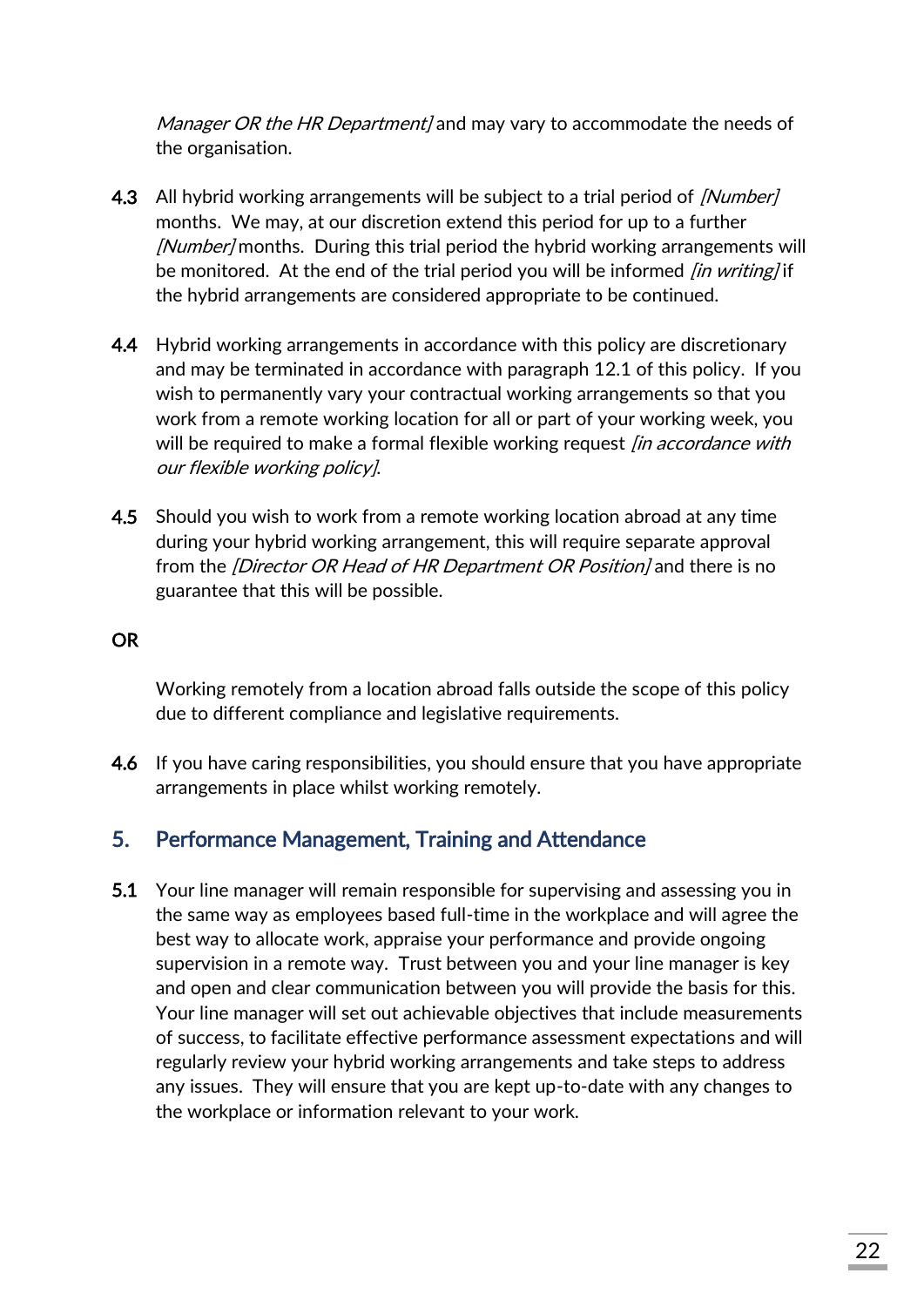- 5.2 You will be subject to the same performance measures, processes and objectives when you are working in the ["workplace" OR "office"] or are working remotely.
- 5.3 In circumstances where you receive an unsatisfactory grade in *[an interim OR* annual appraisal] or are subject to a [verbal OR written] warning, your hybrid working arrangements may be terminated immediately and you will be expected to return to work in the ["workplace" OR "office"].
- 5.4 Your normal hours of work, including start and finish times are:

For days on which you are attending the ["workplace" OR "office"], your normal hours of work are set out in your contract of employment.

- 5.5 Normal rules apply regarding the reporting of sickness when working remotely. Staff should follow the normal reporting procedures as set out in [refer to relevant policy].
- 5.6 You will be provided with the same opportunities for training and career development as provided to staff based permanently in the *["workplace" OR* "office"].
- 5.7 All Company policies apply equally when working in the ["workplace" OR "office"] or when working remotely.

[Provide links to relevant Company Policies]

# 6. Health and Safety

- 6.1 The organisation has a duty of care for all employees and this duty continues to apply when you are working remotely. Employees also have a responsibility to take reasonable care of their own health and safety at work.
- 6.2 Your safety is our priority, and we have put in place a number of safeguards in the ["workplace" OR "office"] [in consultation with the Name of Trade Unions(s), Staff Representative].

[Outline what precautions the organisation is taking for employees who are attending the ["workplace" OR "office"] based on the Government's guidance] [here.](ttps://www.gov.uk/guidance/working-safely-during-covid-19)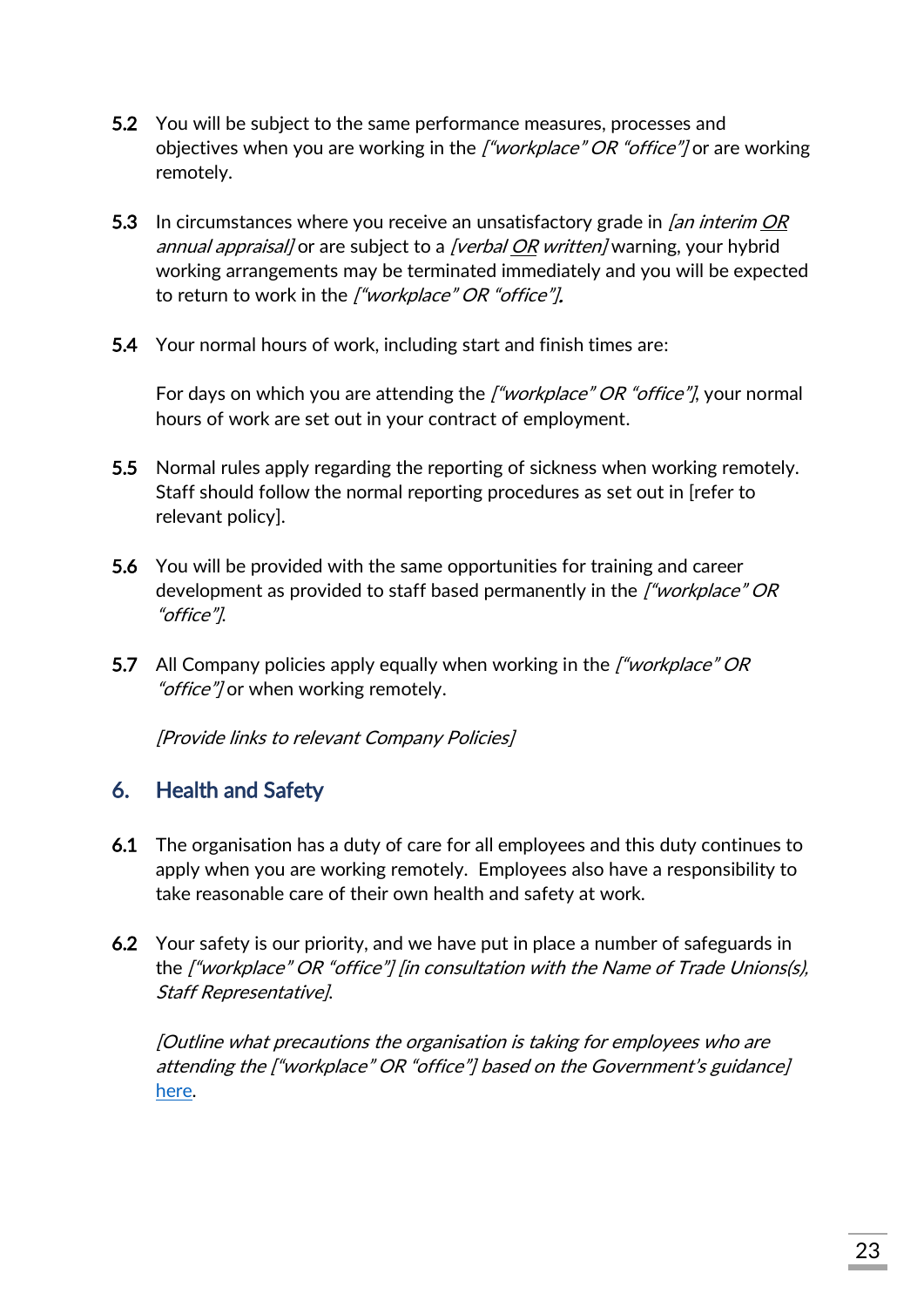6.3 The employer will ensure that a general risk and DSE assessment is carried out in advance of remote working arrangements being put in place. Periodic maintenance and electrical tests on equipment may be carried out.

[Provide details of how the risk assessments will be done and any arrangements for PAT testing of electronic equipment/leads required on an annual basis].

- 6.4 We encourage our employees to let us know if they have any concerns, have identified any potential risks, or have any suggestions for further adaptations we can make. Please contact [your Line Manager OR the Principal Health and Safety Officer OR the HR Department].
- 6.5 You have a role to play in ensuring not only are you safe but everyone else in the ["workplace" OR "office"] can work in a safe environment. You must follow our safe-working instructions. A failure to do so may be a disciplinary offence and dealt with in accordance with our disciplinary procedure.

# 7. Wellbeing

7.1 Employee wellbeing remains a priority for the organisation. The employer will take all reasonable steps to promote good working practices to assist the wellbeing of employees. When working remotely, ensure that you keep in contact with your line manager and colleagues on a regular basis. Remember to take regular breaks and to maintain clear boundaries between work and home. If you experience any difficulties, speak to your line manager so that any challenges can be addressed and appropriate support can be put in place.

[Provide links to any Employee Assistance programmes, Mental Health First Aiders or other internal/external assistance available]

7.2 Employees are encouraged to take part in any wellbeing initiatives available within the organisation.

[Provide details here]

# 8. Equipment and Suitable Workspace

8.1 Employees are provided with their own permanent workstation, which includes [lockable desk drawers/a lockable cupboard]. At the end of each day on which you are attending work, please ensure that your laptop is either taken with you or secured away in your [desk drawer/cupboard].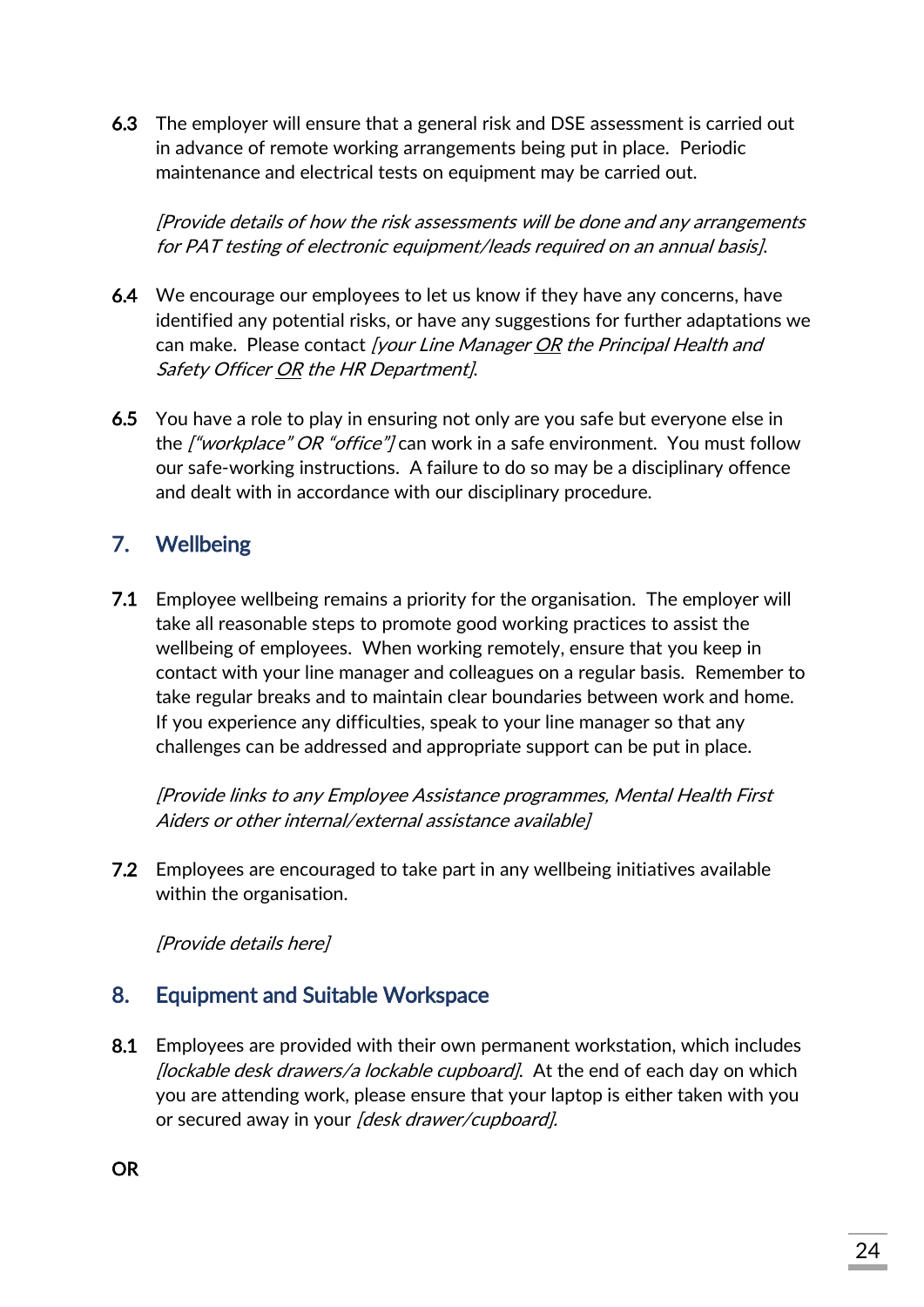We operate a hot-desking policy, whereby we provide a bank of workstations at the ["workplace" OR "office"]. Desks are allocated [on a first-come, first-served basis/via a booking system involving *[set out details of booking system]*.

#### OR

At the end of each day on which you are attending the ["workplace" OR "office"], please ensure that you leave the desk you have been using clean and tidy. Your laptop (and other equipment) and any personal belongings should not be left on the desk overnight.

8.2 To assist you when working from your remote location, you are provided with:

[list the appropriate items and expand as necessary, for example:

- *laptop computer;*
- mobile phone;
- desk chair].

You must take care of any equipment the employer provides you with, and notify [your Line Manager OR the IT Department] of any faults with the equipment.

#### **OR**

The employer will provide equipment that is considered reasonable to require you to work from your remote working location and will make all necessary arrangements for and bear the cost of installing, maintaining, repairing or replacing (where necessary) and removing the equipment. Where equipment is provided, it remains the employer's property and you must:

- Ensure it is only used by you and only for the purposes for which the employer has provided it;
- Take reasonable care of it and use it only in accordance with any operating instructions;
- Make it available for collection by the employer or on the employer's behalf when requested to do so.

#### **OR**

It is your responsibility to ensure that you have sufficient and appropriate equipment for working from your remote working location. The employer is not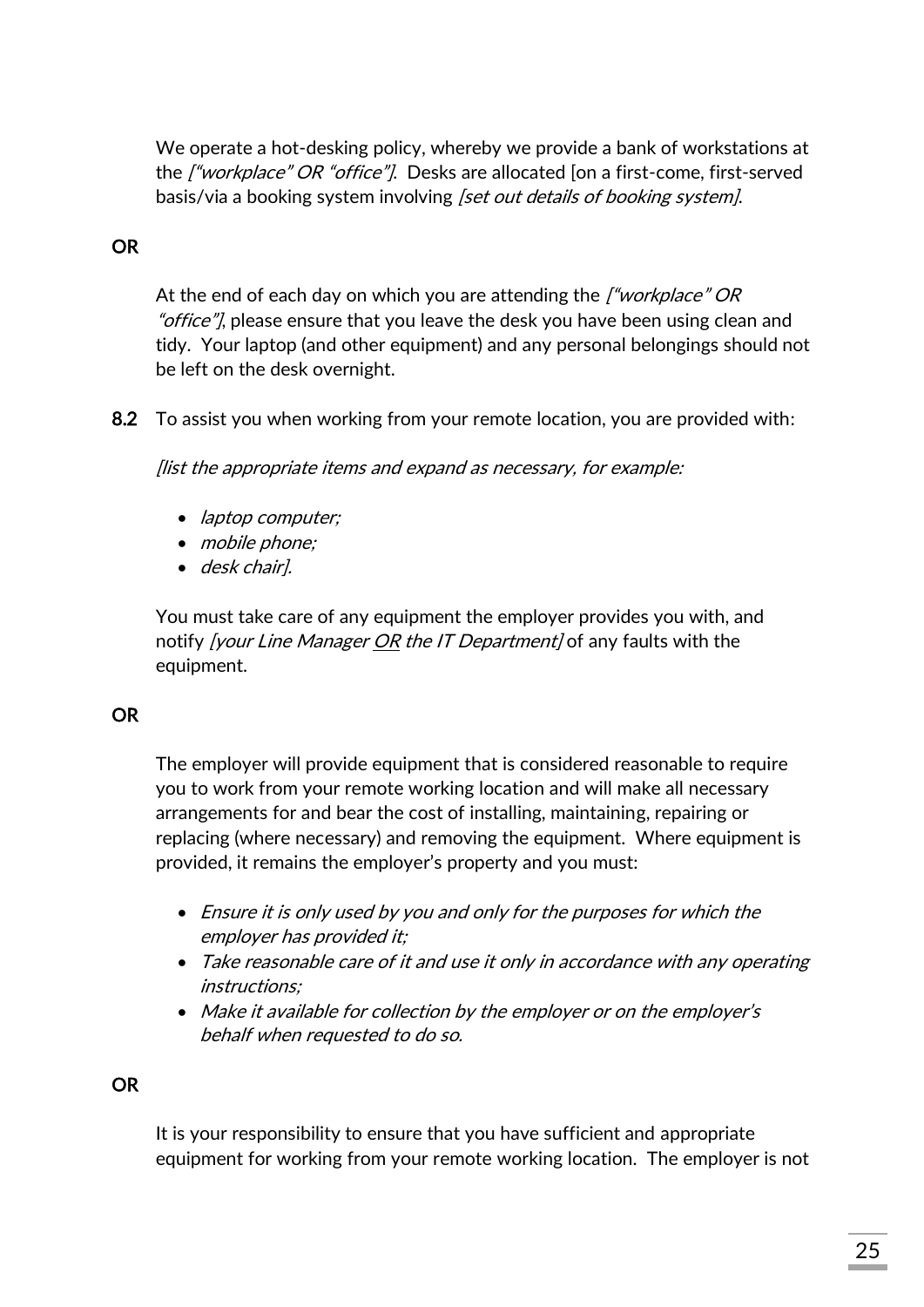responsible for the provision, maintenance, replacement, or repair in the event of loss or damage to any personal equipment used by you when working for us.

- 8.3 To arrange installation or service of any equipment that the employer provides, you should contact [the IT Department OR the IT Helpdesk] which can guide you through the process remotely. If this is not possible, the employer may need to arrange a visit to your remote working location and will contact you to arrange this where necessary.
- 8.4 If you have a disability you should inform the employer if you require special equipment to work from your remote location. The employer will discuss your requirements and will make any reasonable adjustments necessary.
- 8.5 When travelling between your remote working location and your ["workplace" OR "office"] you agree to keep equipment provided by the employer secure at all times.
- 8.6 It is your responsibility to ensure that you have a suitable workspace at your remote working location with adequate lighting for working.
- 8.7 We provide you with [a weekly  $OR$  a monthly  $OR$  an annual] allowance to help pay for [list the appropriate items, and expand as necessary, for example:
	- Internet costs;
	- Telephone costs; and
	- Cost of any additional equipment you require for effective remote working, including [set out details].

To claim your remote working allowances, you should [complete the form that is available on our intranet/contact [Name of individual OR the HR Department]].

#### OR

We will pay you an extra  $/E$  per week] towards any additional costs you incur as a result of working from home, provided the expenses incurred are solely work related.

#### **OR**

Employees may be able to claim tax relief for any household expenses incurred as a result of working from home, provided the expenses are solely work related. If you wish to benefit from this tax relief, see the Government's guidance on claiming tax relief for your job expenses [here.](https://www.gov.uk/tax-relief-for-employees/working-at-home)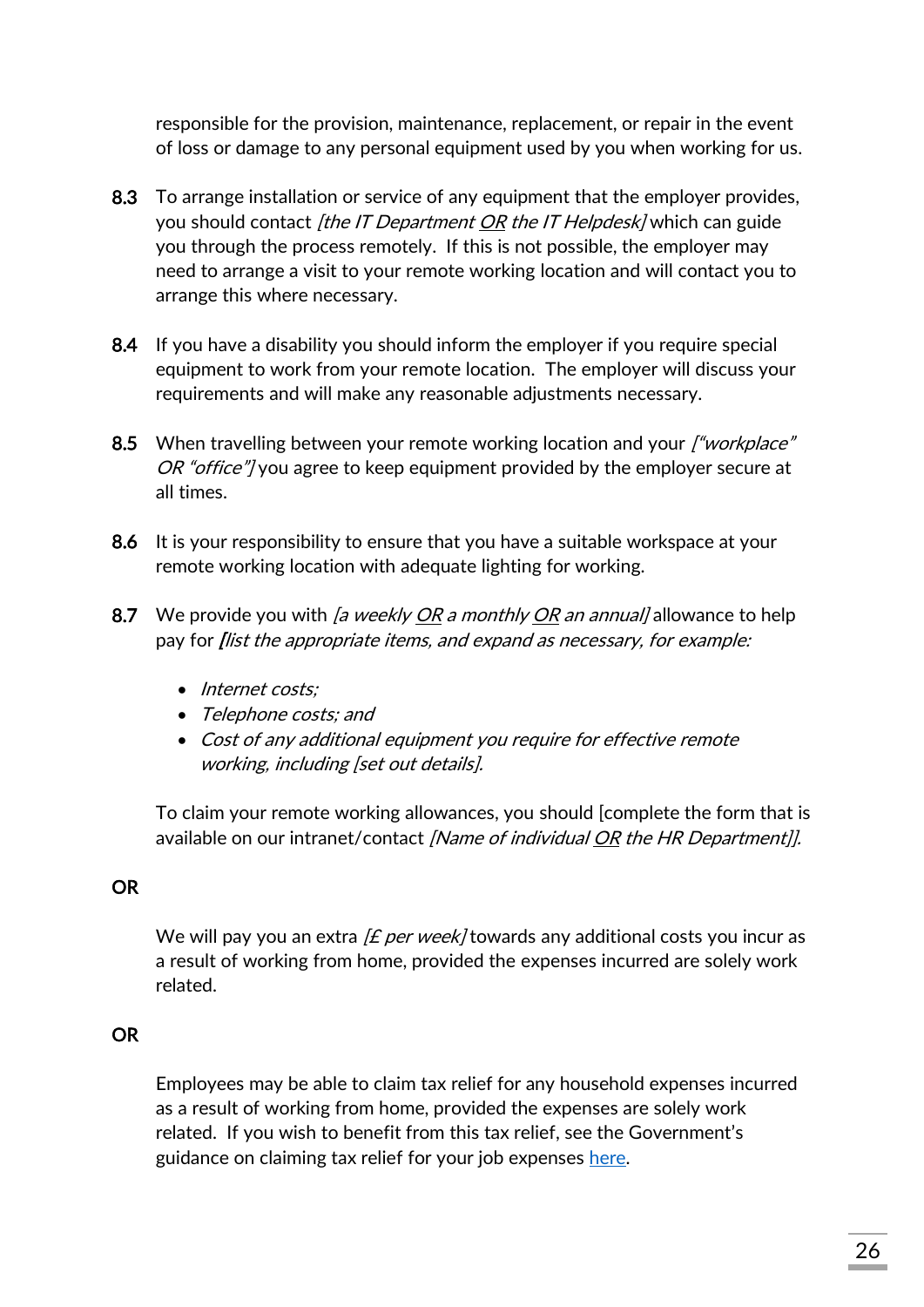8.8 On termination of your hybrid working arrangement or on termination of your employment you will return all equipment provided by the employer. Where necessary, we may need to arrange a visit to your remote working location to reclaim equipment and will contact you to make the appropriate arrangements.

#### 9. Insurance Requirements

- 9.1 *[You OR The employer]* shall be responsible for taking out and maintaining a valid policy of insurance covering any equipment we provide against fire, theft, loss and damage throughout your employment.
- 9.2 If your remote working location is your home address, you are responsible for ensuring that working from home will not potentially invalidate the terms of your home insurance. You should ensure that you check your home insurance policy before commencing hybrid working and inform your home and contents insurance provider of your working arrangements as required.
- 9.3 If your remote working location is your home, you should check the terms of your mortgage, lease or rental agreement before commencing working from home to ensure this does not breach any of the terms. It is your responsibility to inform your bank, mortgage provider or landlord that you are working from your home address and seek any necessary approval before commencing hybrid working.
- 9.4 We are not liable for any loss, injury or damage that may be caused from any equipment that is not provided by us but required by you to work from your remote working location.

#### OR

When you are working from your remote working location you are covered by our [employer's liability OR accident] insurance policy. Any accidents must be reported immediately to [your Line Manager OR Name] [in accordance with the employer's health and safety policy].

# 10. Mileage and Travel Expenses

10.1 If you travel to attend your permanent workplace at any time, whether on a day when you would normally work from home or not, you are not entitled to claim mileage or travel expenses for that journey except in the following circumstances: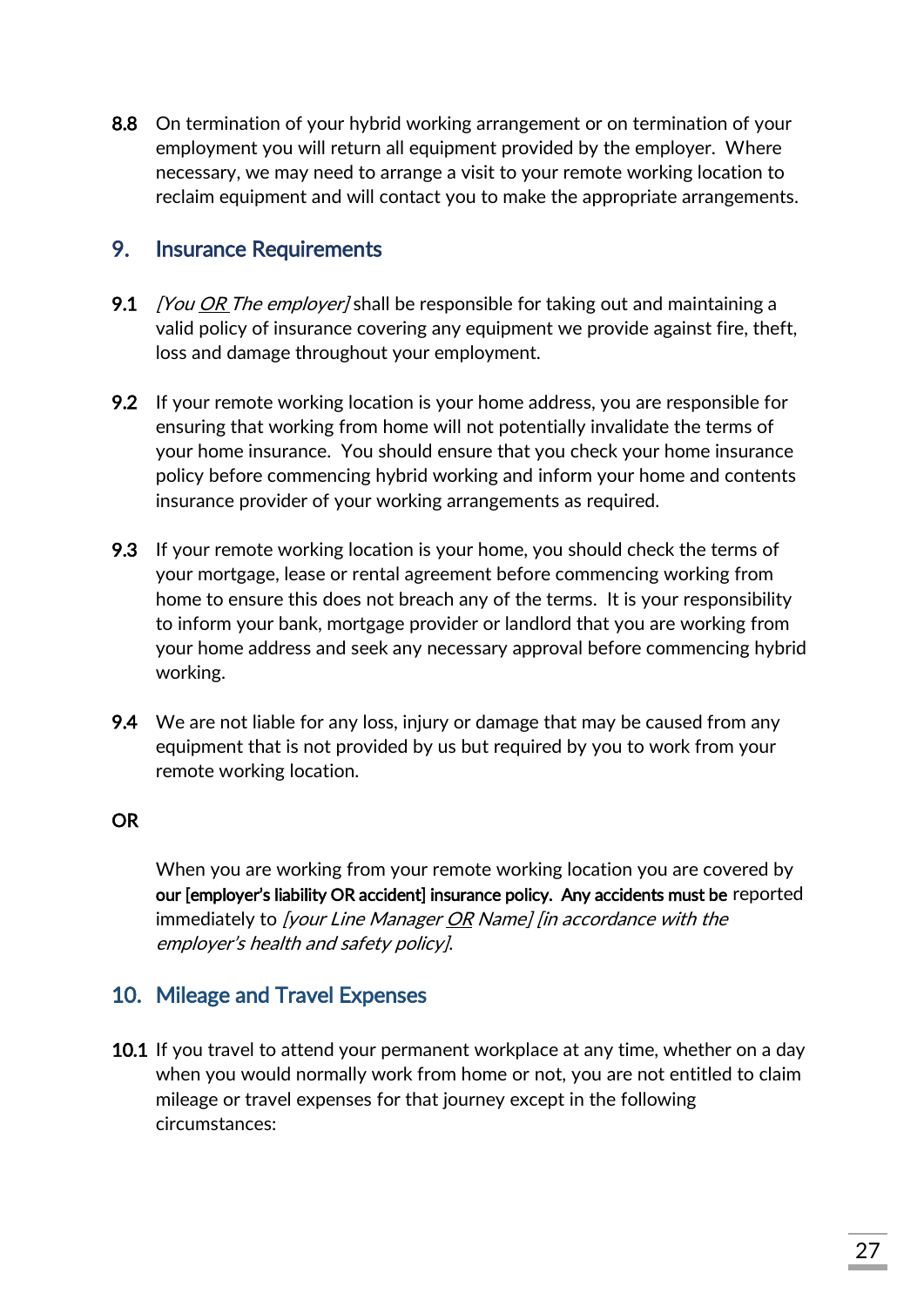[provide details of when expenses may be paid, for example, when attending the workplace outside normal working hours etc.]

Travel to attend your permanent workplace will not be classed as working or travel time for the purposes of this policy.

# 11. Data Protection and Confidentiality

- 11.1 Employees are responsible for ensuring the security of confidential information in your remote working location and when travelling to and from your ["workplace" OR "office"].
- 11.2 When working from your remote working location you undertake to:
	- Practice good computer security, including using a unique password for your work laptop [and any other devices you use for work];
	- Keep all hard copies of work-related documentation secure, including keeping documents locked away at all times except when in use; and
	- Ensure that work-related information is safeguarded when working in public spaces.
- **11.3** In addition, your work laptop *[and other equipment]* provided by the employer must be used for work-related purposes only and must not be used by any other member of your household or third party at any time or for any purpose.
- 11.4 To comply with data protection obligations, you will only store or process company data or personal data on equipment which has been provided by or authorised by the employer.
- 11.5 If you discover or suspect that there has been a data breach or an incident involving the security of information relating to the employer, our clients, customers or anyone working with or for the employer, you must report it immediately to your Line Manager or DPO.

[Provide link to Data Security Policy]

### 12. Termination of Hybrid Working Arrangement

**12.1** The employer reserves the right to terminate the hybrid working arrangement, for example, due to a change in business needs, performance concerns or if your role changes such that hybrid working is no longer suitable, subject to [Period days/week(s)/months] notice.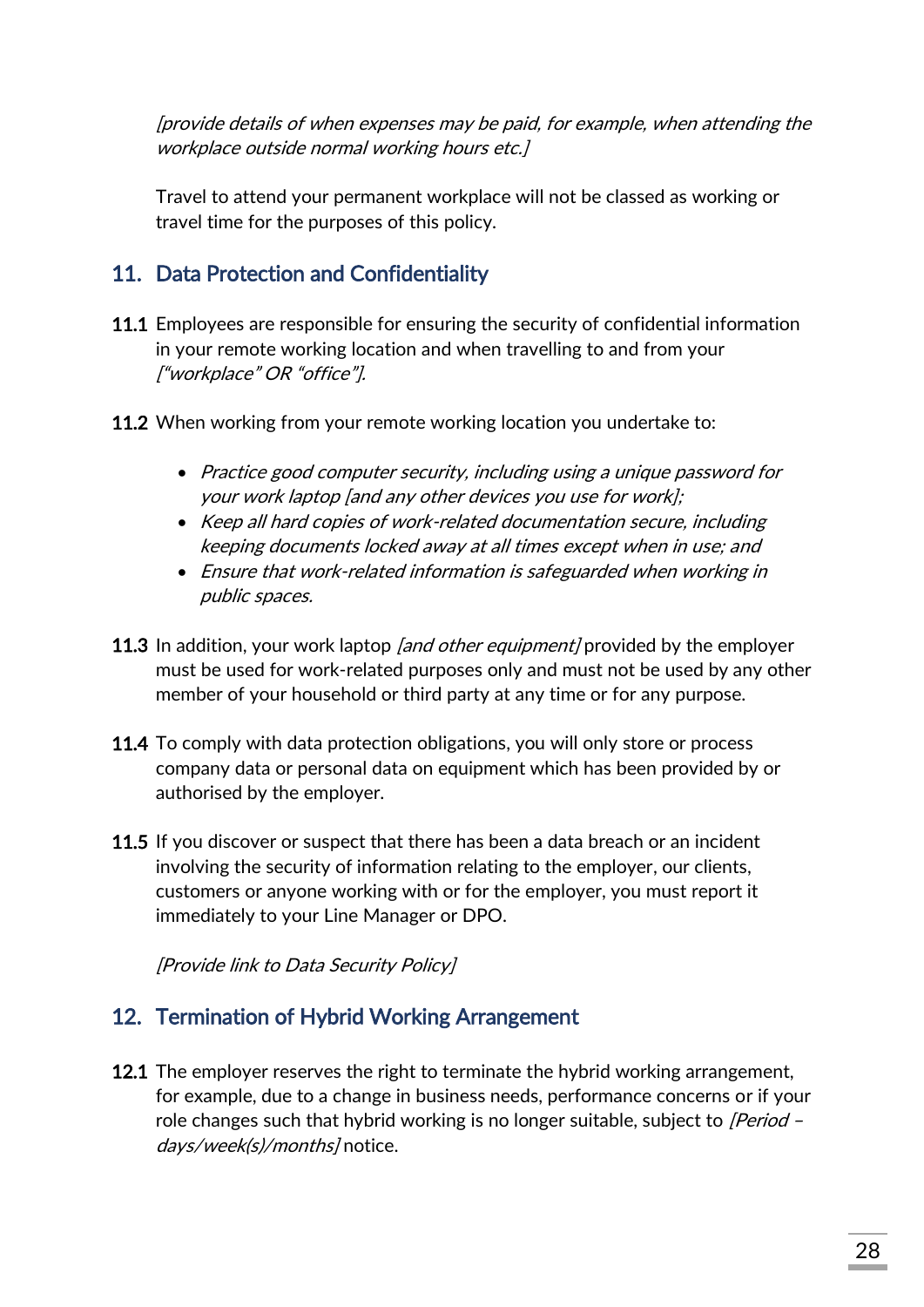12.2 If you wish to terminate your hybrid working arrangement, you must give your [Line Manager OR the HR Department] [one month's notice OR Period] to allow the employer to arrange a desk space for you in the  $['worker$  *workplace" OR "office*"] and collect any equipment that is no longer required from your remote working location.

| On behalf of Management | On behalf of the Trade Union/Employee<br>Representative |
|-------------------------|---------------------------------------------------------|
|                         |                                                         |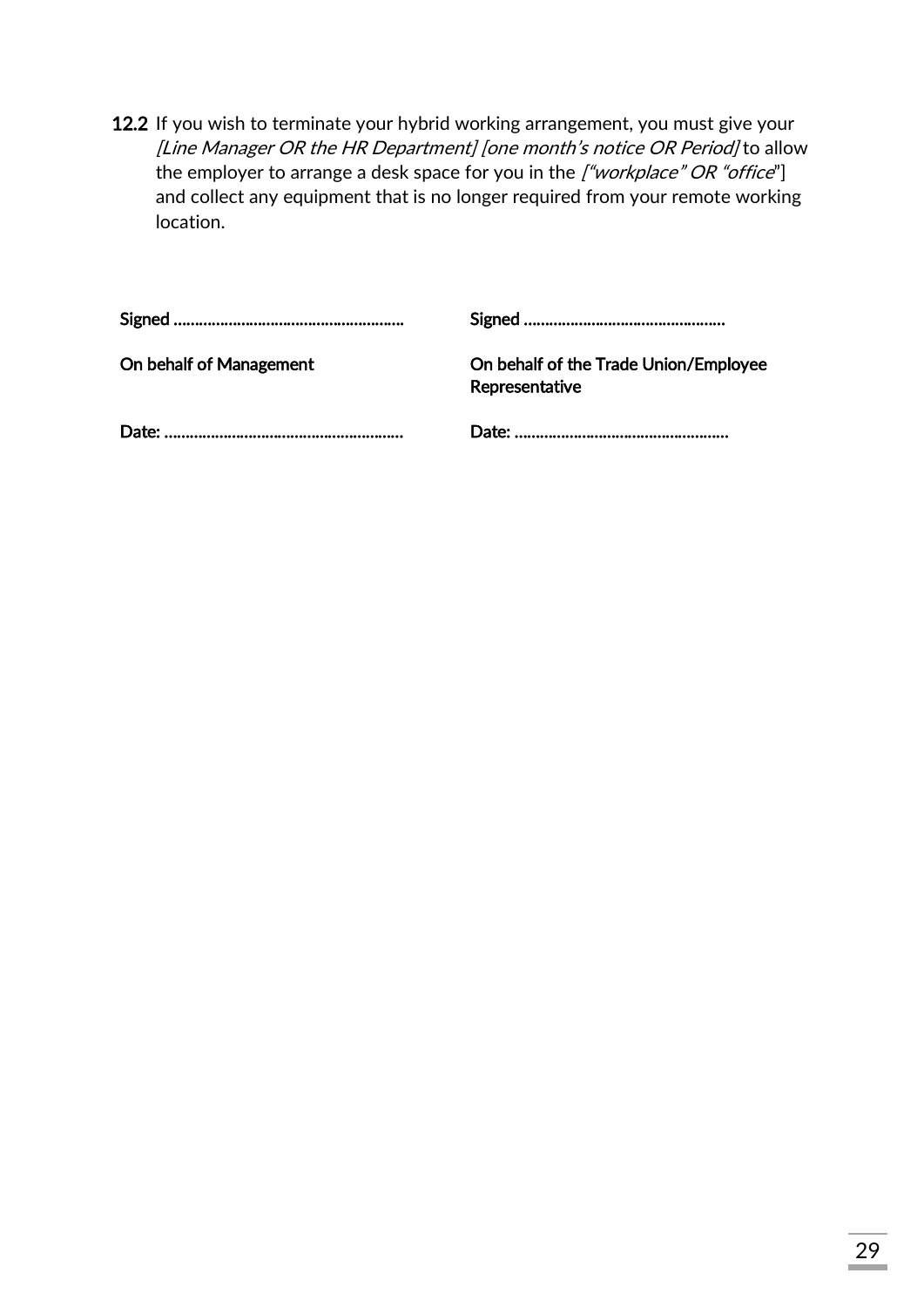# Hybrid Working Frequently Asked Questions

# 1. What is hybrid working?

Hybrid working is a type of flexible working (also known as agile working, remote working, split-working or blended working arrangement or patterns) where time is split between the workplace and a remote location, such as home or designated hub.

Hybrid working, focuses on the location of work, rather than a permanent change to hours and patterns of work. This is normally an employer led initiative, incorporating the positives learnt during the pandemic, into their work practices for the future.

The term 'flexible working' focuses primarily on the patterns and hours worked, and includes part time, job share, compressed hours, flexitime etc. It can also however include a request to work from home or to have a hybrid working arrangement. Requests for flexible working are employee led. Employees, with at least 26 weeks service, who have not already made a flexible working request in the previous 12 months, have a statutory right to request flexible working arrangements and the employer has a duty to consider this. If the employer grants flexible working under this procedure, it will result in a permanent change of contract.

Employers will need to carefully consider the mechanism for bringing in hybrid working in that it may be much easier to pilot hybrid working with a view to a collective or workforce agreement in the future than having to deal with a raft of formal flexible working requests which are essentially looking for hybrid working but via multiple individual requests. This will invariably be difficult for the employer to manage.

# 2. How do I introduce hybrid working to my organisation?

Employers who wish to introduce hybrid working to the organisation should consider the following:

Job Roles: consider which roles/jobs can be performed remotely. Consider how these could be incorporated into a hybrid working model.

Consultation: consult meaningfully with recognised Trade unions/employee representatives and directly with staff and managers at the earliest possible time.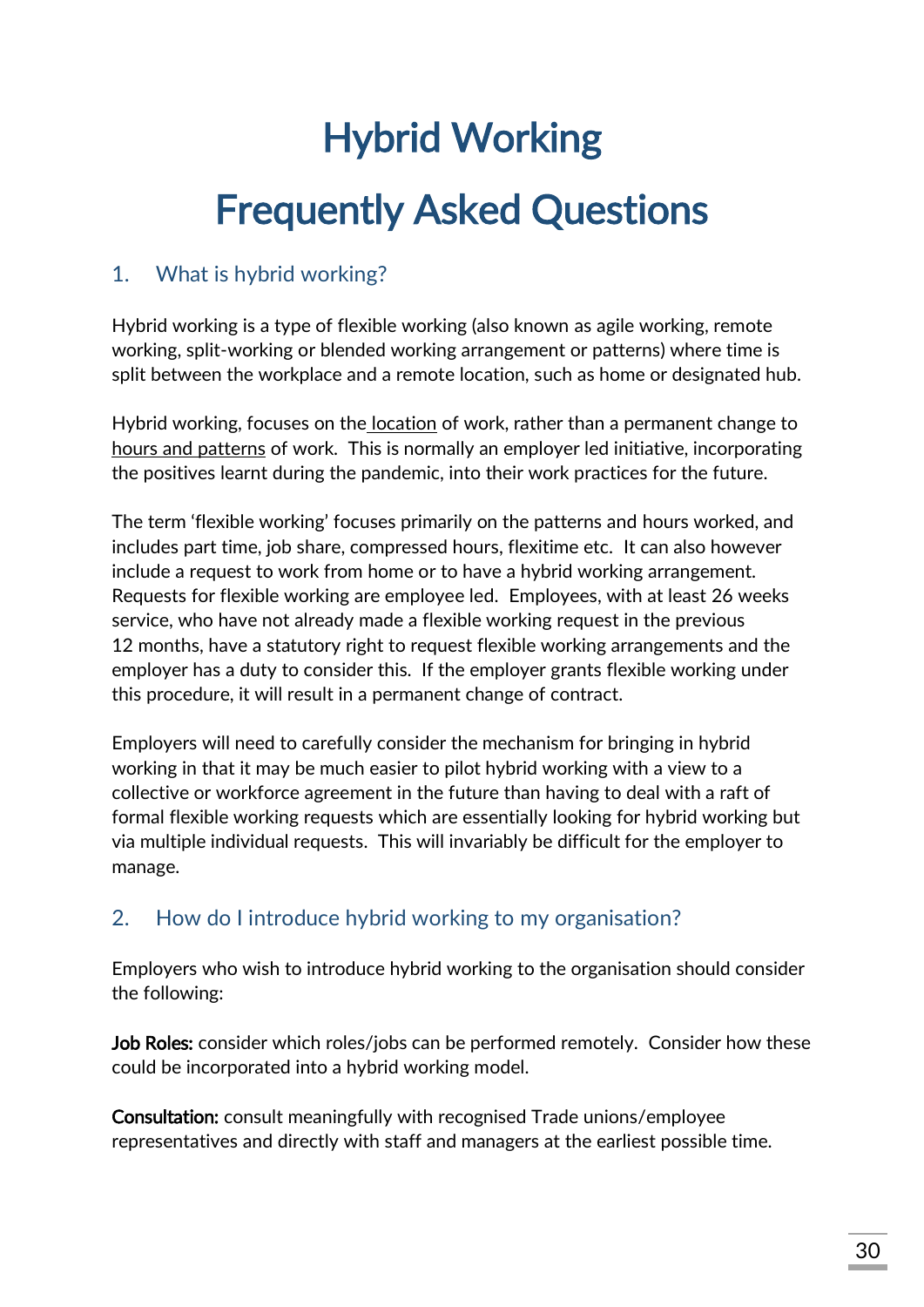Guidance: familiarise with advice and information to inform your decision making.

Policy: produce a Policy which sets how hybrid working will be managed within your own organisation.

Trial Periods: consider introducing on a trial basis. .This will allow some time to determine if this approach works for the organisation and employees.

Review: carry out regular reviews of your policy to ensure it is working and fit for purpose. Amend as necessary as hybrid working becomes embedded in your organisation, in consultation with trade unions/employee representatives/staff and managers.

Many employers may wish to have the hybrid working practice as an informal one, but this needs to be clearly communicated in terms of what that means – trial with a view to evaluating?, not wanting to give rise to worries over implied rights via custom and practice? Just keeping things flexible until the organisation can have time to future focus? Small business owners are often keen to ensure that "balance" does not simply relate to the employees' needs but also the needs of the business and look towards striking the sometimes elusive balance for all.

An employer may wish to communicate with staff to trial the practice and ask that to save staff from being disappointed with a refusal, not to put in a flexible working request as the individual approach could be counter-productive to the collective approach.

An employer may also wish to express concerns, not in terms of excuses but rather fears, regarding the negative impact of being away from the workplace on – younger workers, new recruits, those who feel isolated and vulnerable and the impact on the business culture of teamwork and inclusive sense of identity and the impact on learning culture and team development/team productivity/team innovation.

# 3. I am a small business owner/manager and hybrid working is not really an option for us. How do we manage expectations around employee perception of "rights" regarding this form of working?

Hybrid working will not suit every organisation and most people will know, after the last 18 months, what lends itself to this type of working and what does not. Just because hybrid working has been in place for nearly two years does not make it an employment right to be exercised. In the context of the employee making a request for such arrangements there is a very clear formal process underpinned by the law but it is only a right to request and provided the employer follows the proper procedure and explains the business reason why the request is refused then that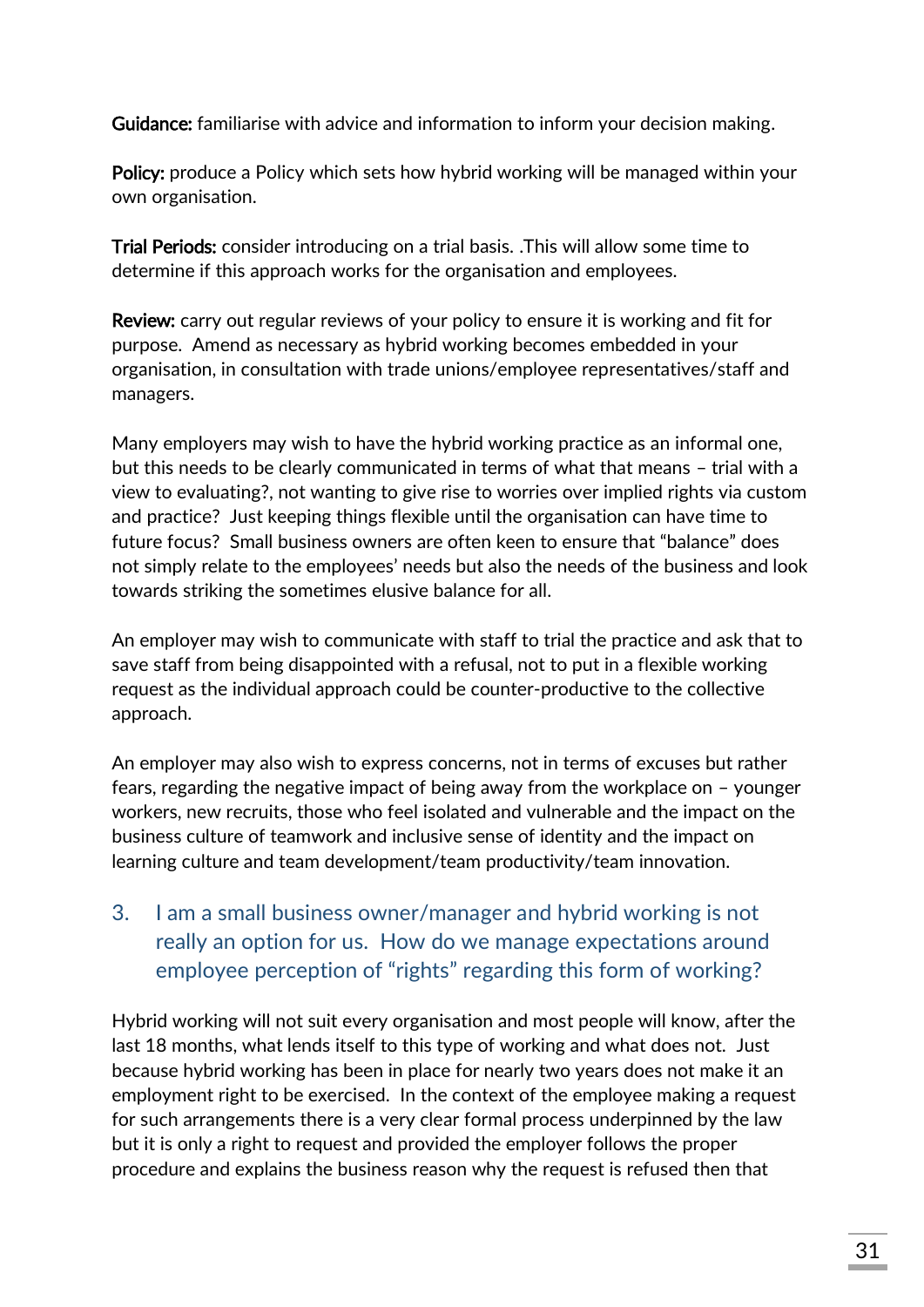should be the end of the matter. It may be that the working from home arrangement was only always going to be in place until the NI Executive messaging reverted back to pre-Covid ways of working and as such no "right" to continue has become implied.

Anecdotally it is clear that hybrid working is not an option for a number of small businesses. Some of the reasons for this may be due to a combination of – the nature of the work, the unsuitability of it being done remotely, the inability of the employer to supervise properly, inability of the employer to exert the necessary quality control in a remote setting, inability to meet the personal needs of all employees in a remote context and fears of creating a two tier workforce and so on. It is essential that employers manage the expectations of employees as there is a growing trend towards hybrid working especially in an office setting and that might mean that explaining why it does not suit the needs of the business and that the term "balance" also refers to the needs of the business as well as the individual who has a degree of certainty about the hybrid pattern but also is clear that the days at home are for working as opposed to, for example, child minding.

It is important to demonstrate that the reasons for refusing hybrid working are not simply about having a closed mind to it or it not being about not trusting staff to work without physical supervision, but rather the genuine reasons for it not being applicable whilst accepting on a macro level hybrid working helps the environment and local regional/town economies.

# 4. If I offer hybrid working, does this result in a contractual change for employees?

Employers can introduce hybrid working informally. This does not require a change in contract. However, this should be a short term solution only as continuation of an informal arrangement over a period of time, could result in establishing contractual entitlements as a result of custom and practice.

Where a formal hybrid working policy is introduced, this could result in a requirement to vary the employee's contract, if the place of work, as set out in the employee's Written Statement of Particulars, does not currently cover working away from the designated place of work.

The employer is required to provide an employee with a written statement of particulars of employment (often referred to as the contract of employment), not later than two months after the beginning of their employment. This document must set out: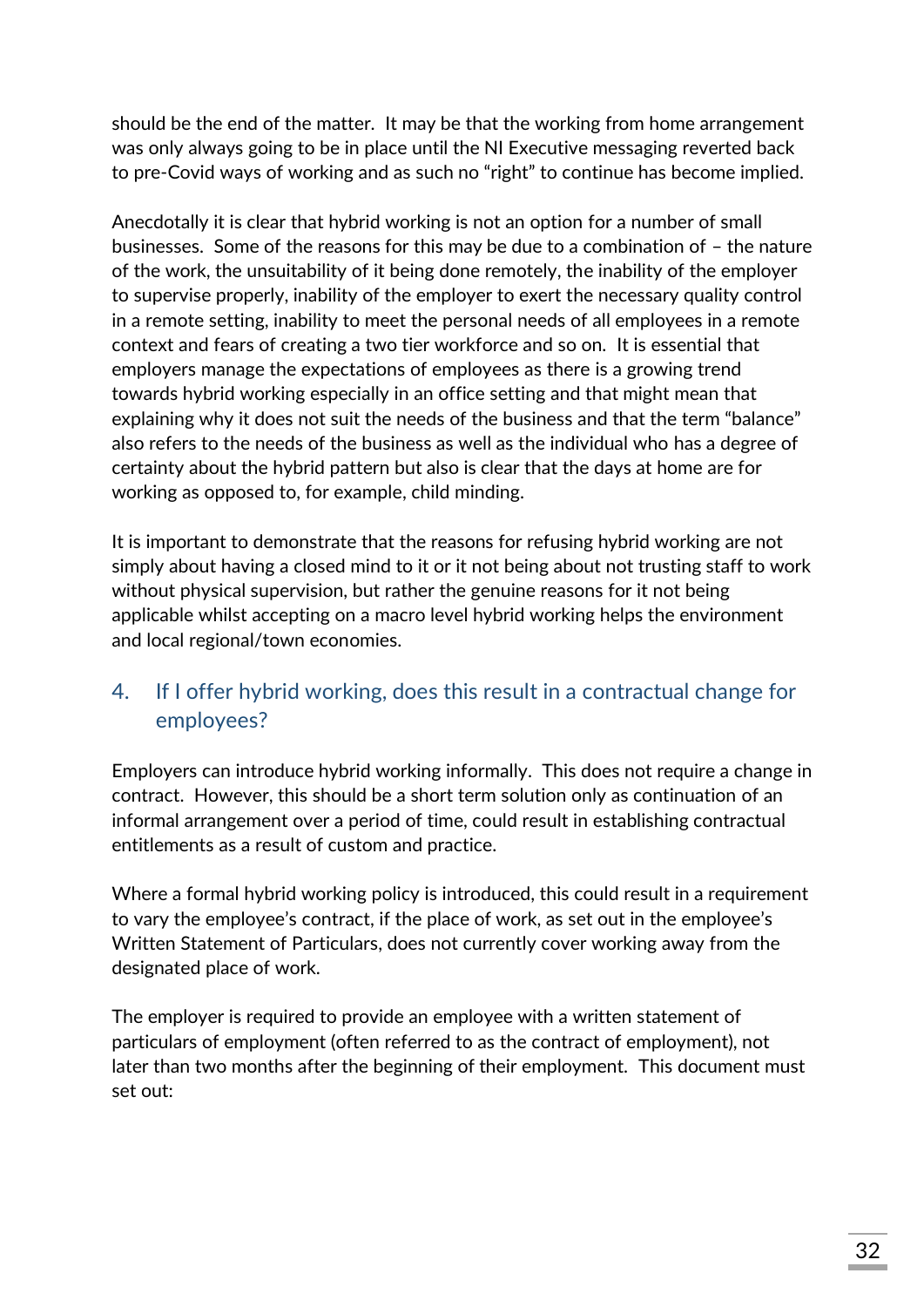'either the place of work or, where the employee is required or permitted to work at various places, an indication of that and of the address of the employer.'

An employer should first check the wording currently included in this section and if this needs to be amended to include remote working, this will require a contractual change. The next decision for the employer will be to decide if they wish to introduce this on a permanent or temporary basis. An employer may find it useful to introduce hybrid working on a trial basis, to allow some time to determine if this approach works for the organisation and the employee. This would require a temporary change to the contract and should be set out in writing, stating the period of time for which this temporary variation would apply. As with any change to contractual terms, the employee's consent to the change is required.

## 5. How do we manage employees working remotely?

Managing staff remotely can provide more challenges for managers but there are a number of approaches which will assist with effective management:

Set expectations and trust your team. Be clear about mutual expectations and trust your team to get on without micromanaging. Focus on results rather than activity.

Agree ways of working. Make sure every team member is clear about how you will work together remotely, how you keep each other updated, and how frequently.

Make sure team members have the support and equipment they need. This includes any coaching they might need to use online systems or work remotely.

Ensure regular communication with the team and one to one with individual staff.

Encourage team members to keep in touch with each other on both work matters and for social interaction.

Provide training for managers with a specific focus on managing remote workers.

# 6. What responsibilities do I have for employees working remotely?

Employers have a duty of care to employees. An employer retains the same responsibilities for employees, regardless of whether they are office based or working remotely. This includes responsibility for the health, safety and welfare of employees which can be more difficult to manage remotely. Particular attention should be given to the following issues: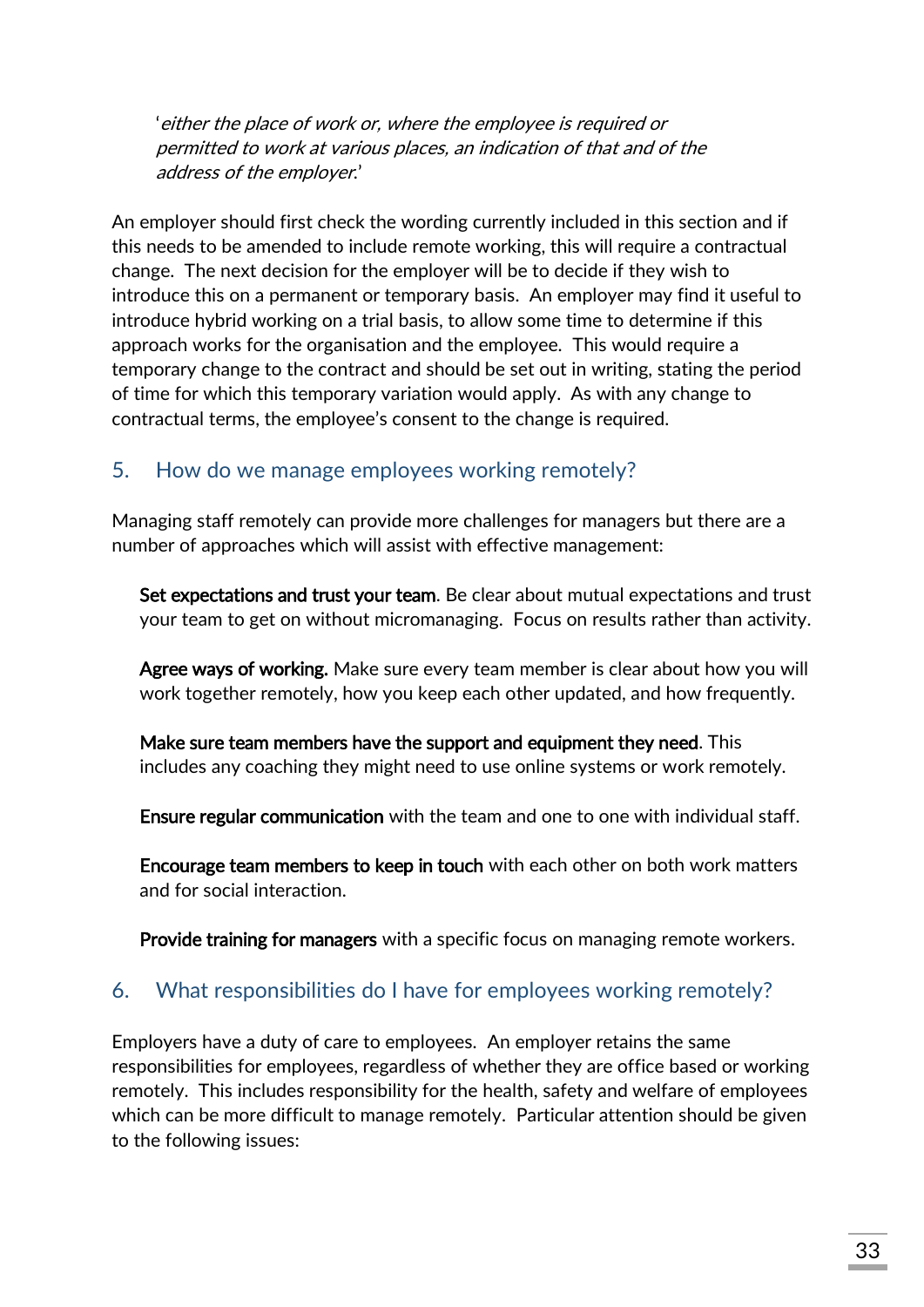Contracts of Employment: These should be updated to reflect the revised terms and conditions of employment, including any changes to the place of work, working hours etc. where a formal hybrid working arrangement is in place.

Health Safety and Wellbeing: Employers have a legal duty to conduct a suitable and sufficient risk assessment of all their employees' work activities to identify hazards and assess associated risks. These can be carried out remotely or in person depending on the job roles or the employee's individual circumstances (see [here](https://www.hse.gov.uk/pubns/ck1.pdf) and [here.](https://www.hse.gov.uk/toolbox/workers/home.htm)

Issues of employee wellbeing should also be considered.

Data Security: Managing data securely can be more challenging when employees are working remotely and are in transit between home and the office. The employer should put in place a policy which clearly outlines how data should be managed, including rules around protecting the privacy of information and how to deal with data breaches.

Insurance: Employers should encourage their employees to check that there isn't anything in their mortgage, lease or rental agreement which would prevent them from working from home as part of any hybrid working agreement. Insurance cover and who is responsible should also be clearly set out.

# 7. What if an employee does not wish or is unable to work from home/remotely?

If this situation arises, the first step is to speak with the employee to better understand and explore the reasons for not wanting or being able to work from home. This will allow the employer to consider the issues raised by the employee which it may be possible to resolve. For example, the employee may have poor broadband connectivity for which a technological solution cannot be found. This issue for the employee could be one of space and an appropriate working environment within their home, or it could be for wellbeing issues. Having spoken to the employee the employer may be able to find some compromise which can work for both parties. If no compromise can be achieved, and the employer wishes to enforce homeworking, it is important to consider the legal position.

This will depend on what is currently included in the employee's contract and any discrimination implications of a decision to vary the employee's contract. If there is no term in the contract which provides that the employee should work from home or provision which permits the employer to change the employee's place of work, then imposing home working on an employee could constitute a variation of the contract requiring employee consent. It could also result in a breach of discrimination law. If consent cannot be achieved, the employer may choose the option of dismissing and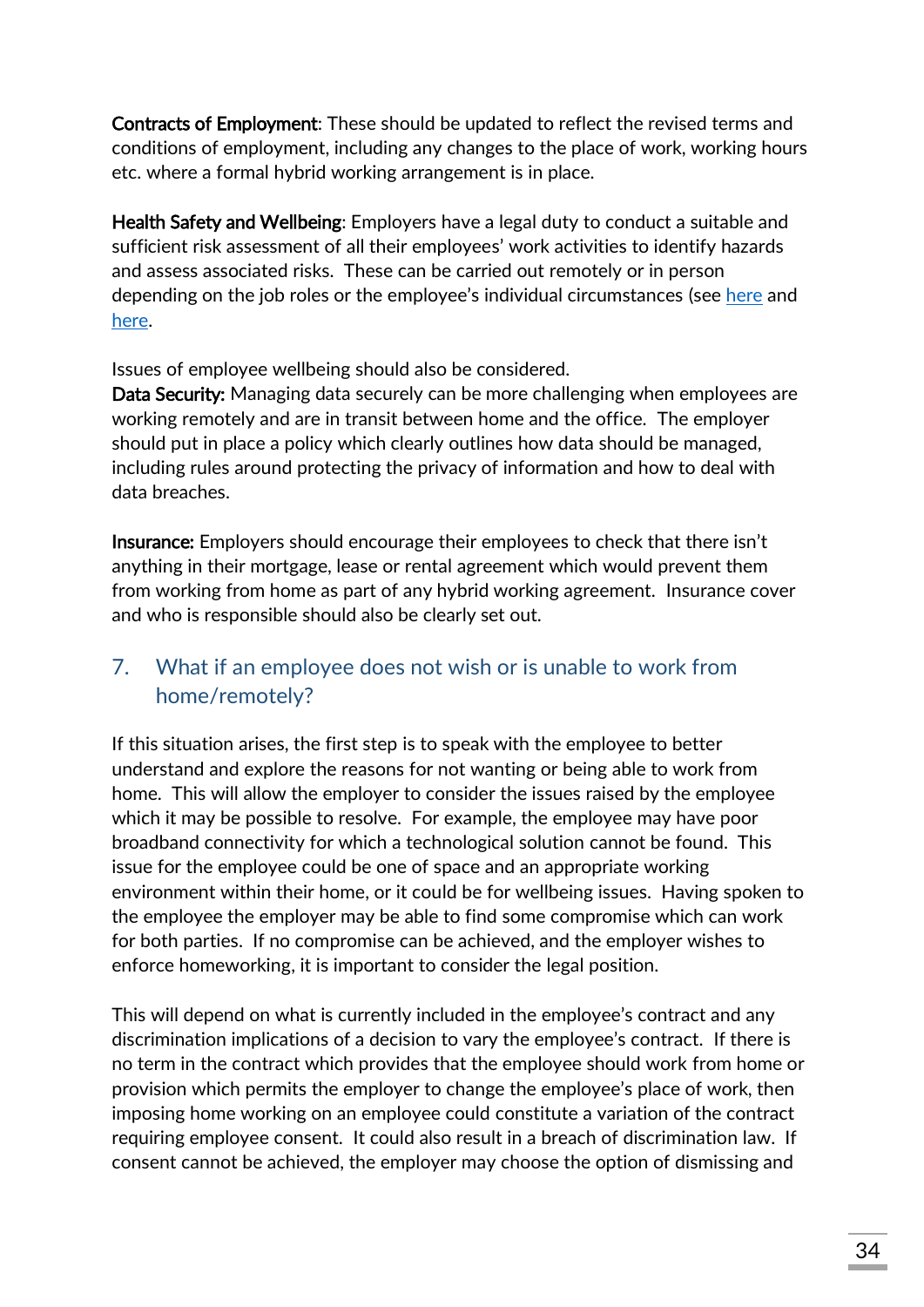offering re engagement on amended terms. This option should only be one of last resort. In order to maintain good working relationships, agreement is the best way forward.

The employer can also consider alternative locations, such as other regional offices or hubs, if available, where staff are able to carry out work.

# 8. What if I have jobs which require employees to be office based?

When considering the introduction of a hybrid working policy, the employer should look at the jobs and job roles within the organisation and identify those which are suitable for hybrid working. There may be some posts/roles which require the employees to be office based for some or part of the time. Where this is required, employers could consider offering other forms of flexible working such as part time working, flexible start and finish times, compressed hours, where possible.

## 9. How do I deal with statutory flexible working requests?

All employees with at least 26 weeks service are entitled to make a flexible working request, which the employer then has a duty to consider, within the parameters of a statutory procedure. Full details can be accessed [here.](https://www.lra.org.uk/resources/advisory-guide/flexible-working-right-request-and-duty-consider) This procedure must be followed for each request received. If an employer intends to introduce hybrid working in the organisation, they could communicate this to employees indicating that it will not be necessary for employees to instigate statutory requests. An employer cannot however prevent employees from making flexible working requests if they are eligible to do so i.e. have at least 26 weeks service and have not make a request in the last 12 months. If requests are received, an employer could consider agreeing with the employee to put the request on hold until the hybrid working policy has been formulated. If this is agreed by the employee, a definitive timescale should form part of the agreement to postpone the decision and should be confirmed in writing.

# 10. Is there a legal obligation to offer hybrid working to my employees?

Whilst there is no legal obligation to offer hybrid working to employees per se, employees, with 26 weeks of service, can make a flexible working request (which could include a request for hybrid working) and the employer has a duty to consider this. Further details can be accessed [here.](https://www.lra.org.uk/resources/advisory-guide/flexible-working-right-request-and-duty-consider) Hybrid working could also be requested by employees as a reasonable adjustment under disability discrimination legislation and this must be considered by the employer. If an employer is considering introducing hybrid working in their organisation, they should communicate this to all staff at the earliest possible time, to minimise the number of formal requests that may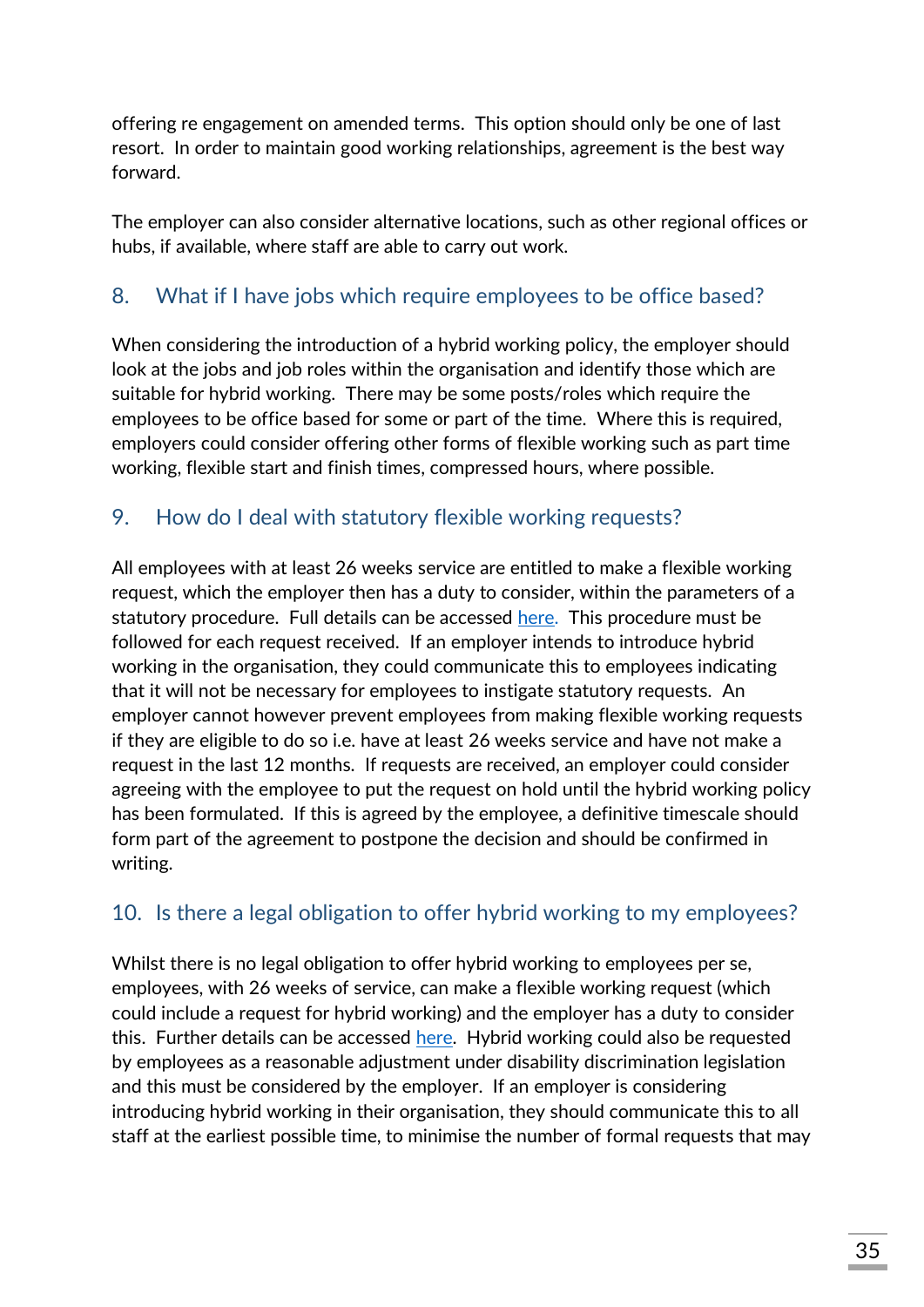be received. Additionally, if the request is in relation to a reasonable adjustment, the employer must give this due consideration.

# 11. What equipment do I have to provide for employees working from home?

There is no general legal obligation on employers to provide equipment for homeworking and they are also not legally obliged to contribute towards expenses of employees working from home. Many employers will however provide a desk/chair and any other equipment required so that staff can work safely.

As part of any hybrid working policy, the employer should determine:

- what's needed to do the job, for example, a reliable and secure internet connection or a suitable desk and chair;
- who will provide or cover the costs of equipment and repairs;
- technical support for setting up any new equipment or technology; and,
- any insurance implications for the employer and employee.

Employees may be able to claim an allowance for home working expenses. Details are available [here.](https://www.gov.uk/tax-relief-for-employees/working-at-home)

# 12. What equality, diversity and inclusivity considerations should I have when making decisions on hybrid working?

It is important for employers not to take an over-simplified homogenous approach to how they think hybrid working will work for them and their employees. There are a myriad of considerations that will be unique to the circumstances of individual employees – the employee who needs to be in the office out of fear of domestic violence increased due to the amount of time at home, the employee who feels isolated and detached from work because it is also a social outlet for them due to an inability to meet and socialise with people in a non-work setting, the employee with chronic fatigue who has seen a marked improvement in the quality of their life as a result of not having to commute daily to work, and other reasonably foreseeable examples.